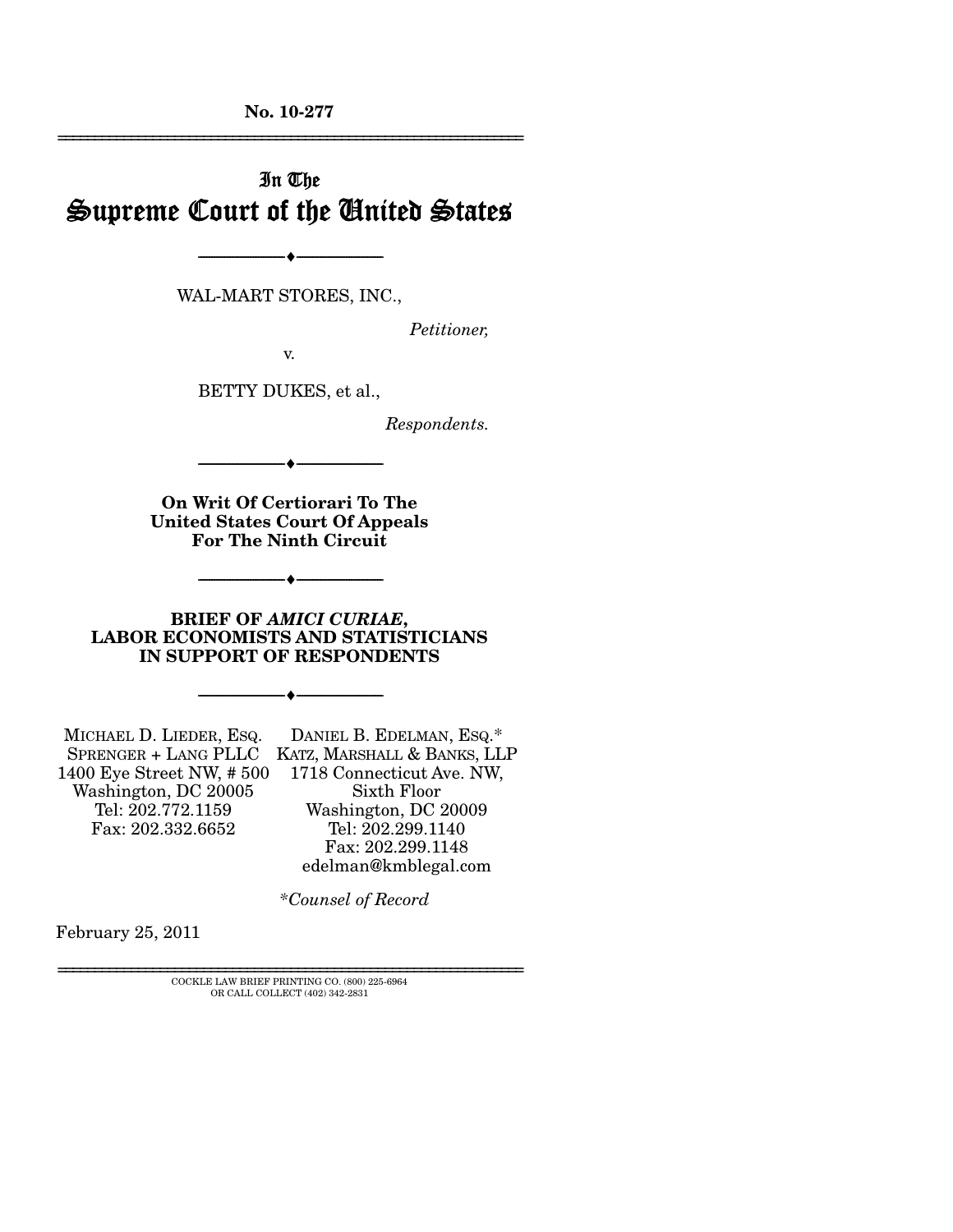# TABLE OF CONTENTS

Page

| $\mathbf{i}$                                                                                                                                                                                                                                                                                                                                                                                             |         |  |  |
|----------------------------------------------------------------------------------------------------------------------------------------------------------------------------------------------------------------------------------------------------------------------------------------------------------------------------------------------------------------------------------------------------------|---------|--|--|
| iii                                                                                                                                                                                                                                                                                                                                                                                                      |         |  |  |
| INTEREST OF AMICI CURIAE<br>$\mathbf{1}$                                                                                                                                                                                                                                                                                                                                                                 |         |  |  |
|                                                                                                                                                                                                                                                                                                                                                                                                          |         |  |  |
|                                                                                                                                                                                                                                                                                                                                                                                                          | 7       |  |  |
| I. A RIGID RULE CANNOT ESTABLISH<br>THE APPROPRIATE UNIT OF ANALYSIS<br>FOR DETERMINING THE COMMONAL-<br>ITY OF AN EMPLOYER'S DECISIONS,<br>COURT SHOULD DEFER<br>THE<br>AND -<br>THE DISTRICT COURT'S FACT-<br>TO T<br>STATISTICAL MODELS MAY BE USED<br>II.<br>IN THE SECOND STAGE OF PATTERN-<br>OR-PRACTICE CASES TO IDENTIFY<br>MEMBERS ENTITLED<br><b>CLASS</b><br>TО<br>AWARDS AND THE AMOUNTS OF | 7<br>17 |  |  |
| Title VII Authorizes Pattern-or-Practice<br>А.<br>Cases Without Specifying How the<br>Second Stage Should Be Conducted                                                                                                                                                                                                                                                                                   | 17      |  |  |
| In Appropriate Cases, A Statistical<br>Β.<br>Formula Should Identify the Persons<br>Injured by a Pattern or Practice of Dis-<br>crimination and the Amounts of Their                                                                                                                                                                                                                                     | 21      |  |  |
|                                                                                                                                                                                                                                                                                                                                                                                                          | 30      |  |  |
|                                                                                                                                                                                                                                                                                                                                                                                                          |         |  |  |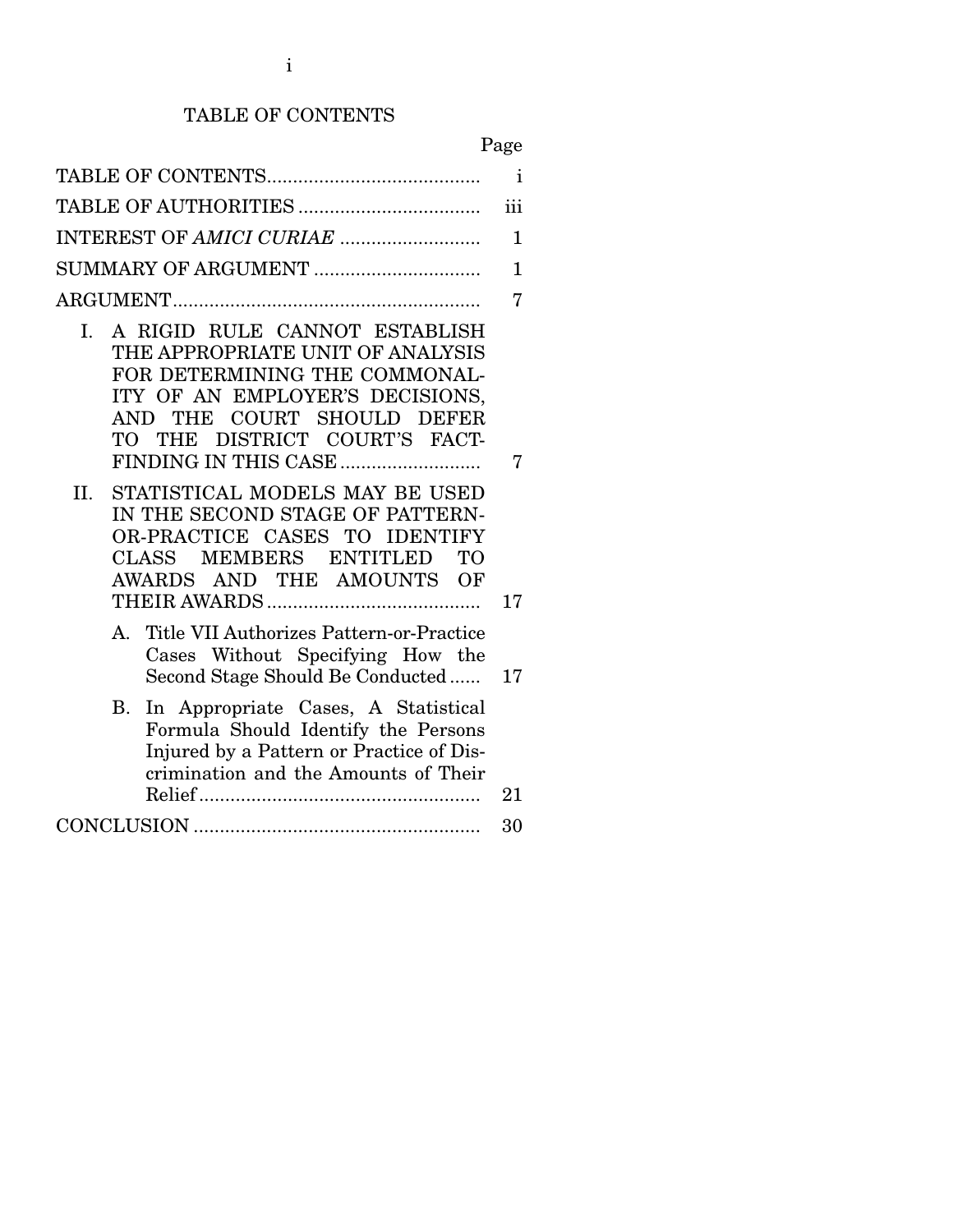ii

## TABLE OF CONTENTS – Continued

Page

APPENDIX

Summary of *Amici* Qualifications ....................... App. 1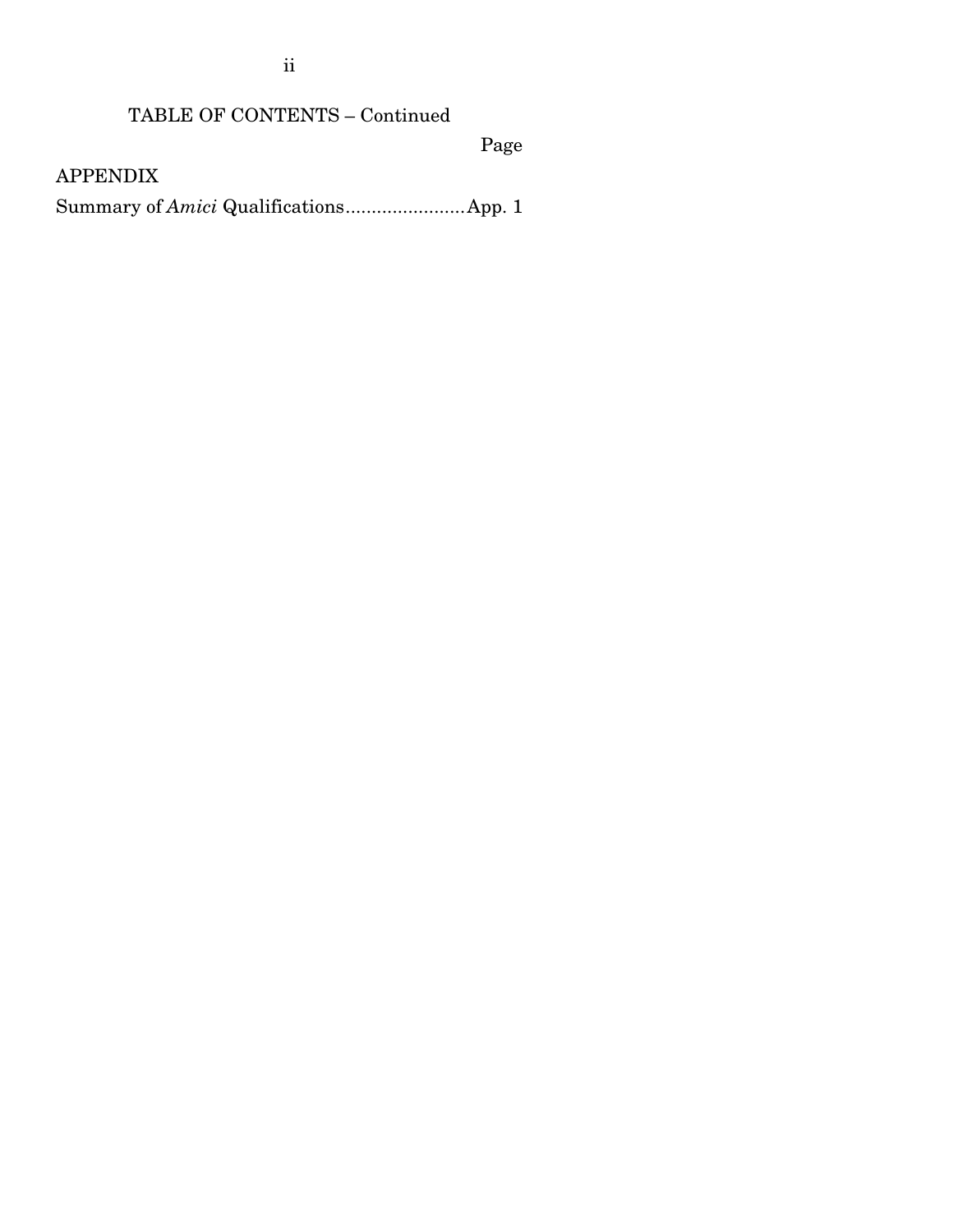# TABLE OF AUTHORITIES

# Page

## FEDERAL CASES

| Albemarle Paper Co. v. Moody, 422 U.S. 405<br>$(1975)$<br>. 20 |
|----------------------------------------------------------------|
| Bazemore v. Friday, 478 U.S. 385 (1986)22                      |
| Capaci v. Katz & Besthoff, Inc., 711 F.2d 647                  |
| Caridad v. Metro-North Commuter R.R., 191                      |
| Cooper v. Federal Reserve Bank of Richmond,                    |
| Domingo v. New England Fish Co., 727 F.2d                      |
| Dukes v. Wal-Mart Stores, Inc., 222 F.R.D. 137                 |
| Dukes v. Wal-Mart Stores, Inc., 603 F.3d 571                   |
| EEOC v. Chicago Miniature Lamp Works, 640                      |
| EEOC v. Chicago Miniature Lamp Works, 668                      |
| EEOC v. Fed. Exp. Corp., 558 F.3d 842 (9th Cir.                |
| $EEOC$ v. O & G Spring & Wire Forms Spec.                      |
| Ercegovich v. Goodyear Tire & Rubber Co., 154                  |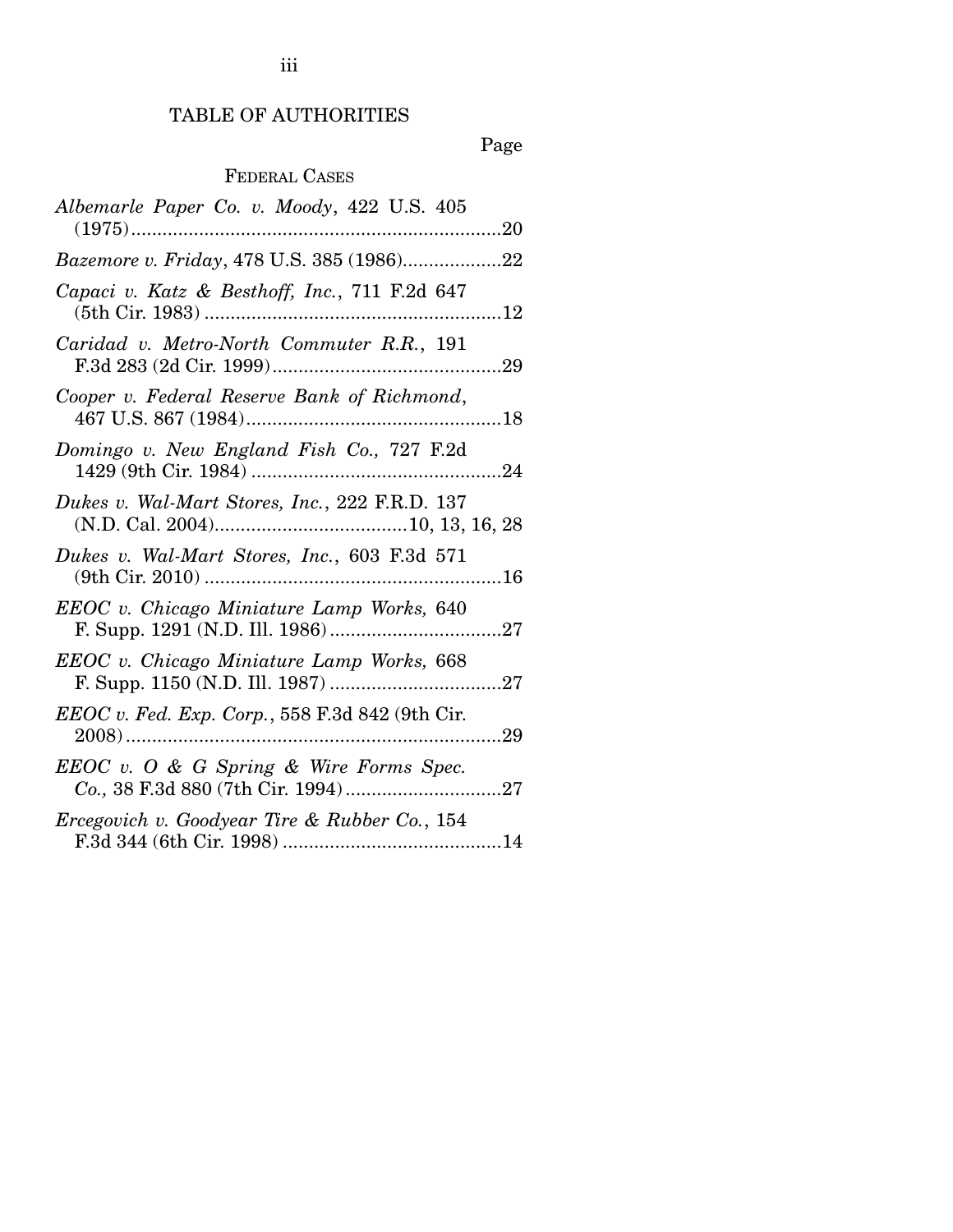iv

## TABLE OF AUTHORITIES – Continued

|                                                                                               | Page |
|-----------------------------------------------------------------------------------------------|------|
| General Tel. Co. of the Northwest, Inc. v. Equal<br>Employment Opportunity Comm'n, 446 U.S.   |      |
| Hameed v. Int'l Ass'n of Bridge, Structural and<br>Ornamental Iron Workers, 637 F.2d 506 (8th |      |
| International Brotherhood of Teamsters v.<br>United States, 431 U.S. 324 (1977) passim        |      |
| Liberles v. County of Cook, 709 F.2d 1122 (7th<br>Cir. $1983)$                                | 27   |
| Marshall v. A & M Consol. Indep. Sch. Dist.,<br>605 F.2d 186 (5th Cir. 1979)                  | .29  |
| Mayor of Philadelphia v. Educational Equality                                                 |      |
| McDonnell Douglas Corp. v. Green, 411 U.S.                                                    |      |
| Morse v. Southern Union Co., 174 F.3d 917 (8th                                                | 14   |
| Pettway v. American Cast Iron Pipe Co., 494                                                   |      |
| Pettway v. American Cast Iron Pipe Co.<br>(Pettway V), 681 F.2d 1259 (11th Cir. 1982)24       |      |
| Pitre v. Western Electric Co., 843 F.2d 1262                                                  | 24   |
| Ryder v. Westinghouse Elec. Corp., 128 F.3d 128                                               |      |
| Segar v. Smith, 738 F.2d 1249 (D.C. Cir. 1984)24, 27                                          |      |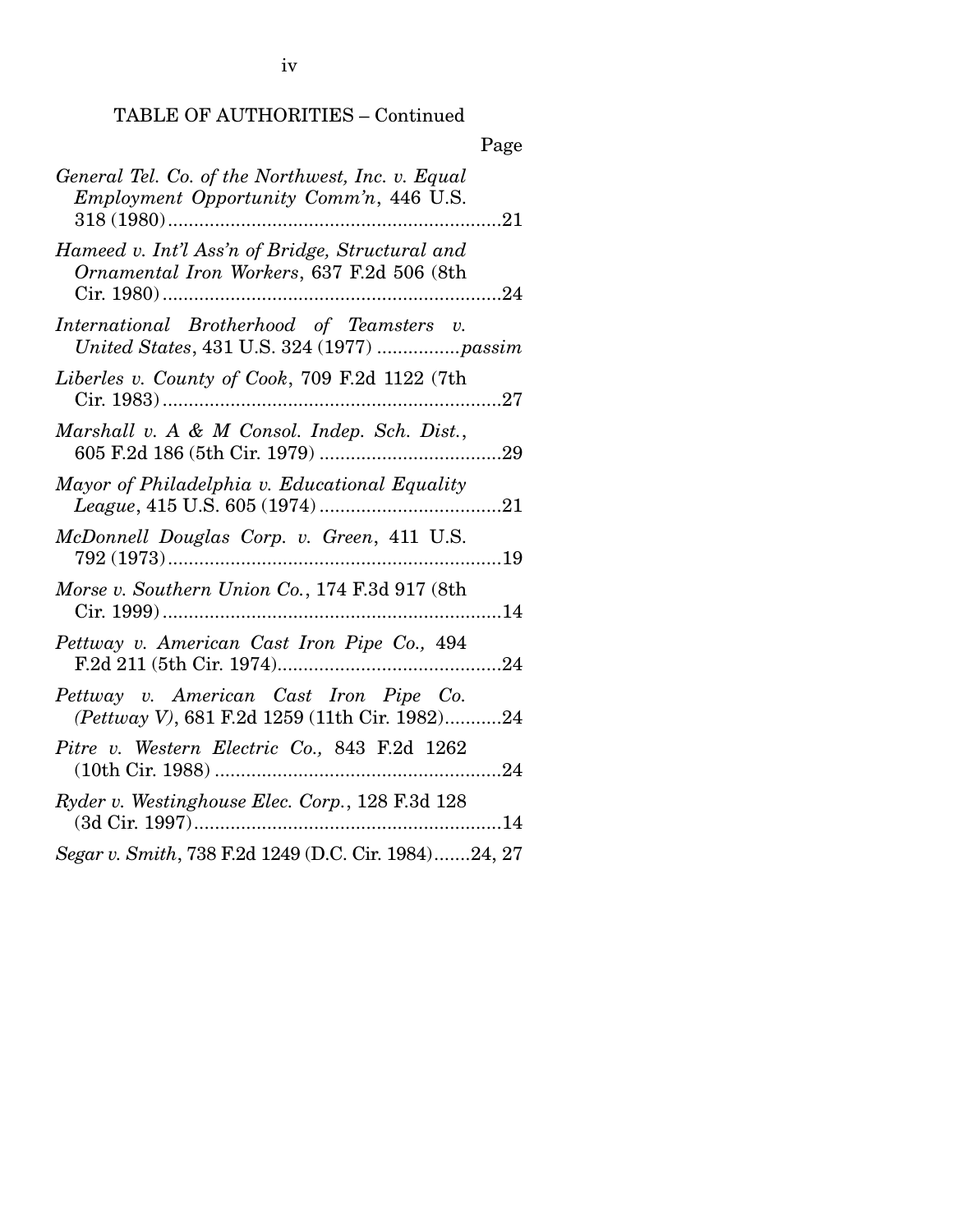## TABLE OF AUTHORITIES – Continued

| Page                                               |
|----------------------------------------------------|
| Shipes v. Trinity Industries, 987 F.2d 311 (5th    |
| Slattery v. Swiss Reinsurance Am. Corp., 248       |
| Stewart v. Gen. Motors Corp., 542 F.2d 445 (7th    |
| <i>Thornburg v. Gingles, 478 U.S. 30 (1986) 22</i> |
| Washington County v. Gunther, 452 U.S. 161         |

## FEDERAL STATUTES

| Rules Enabling Act,                     |  |
|-----------------------------------------|--|
|                                         |  |
| Civil Rights Act of 1964 ("Title VII"), |  |
|                                         |  |
|                                         |  |

## FEDERAL RULES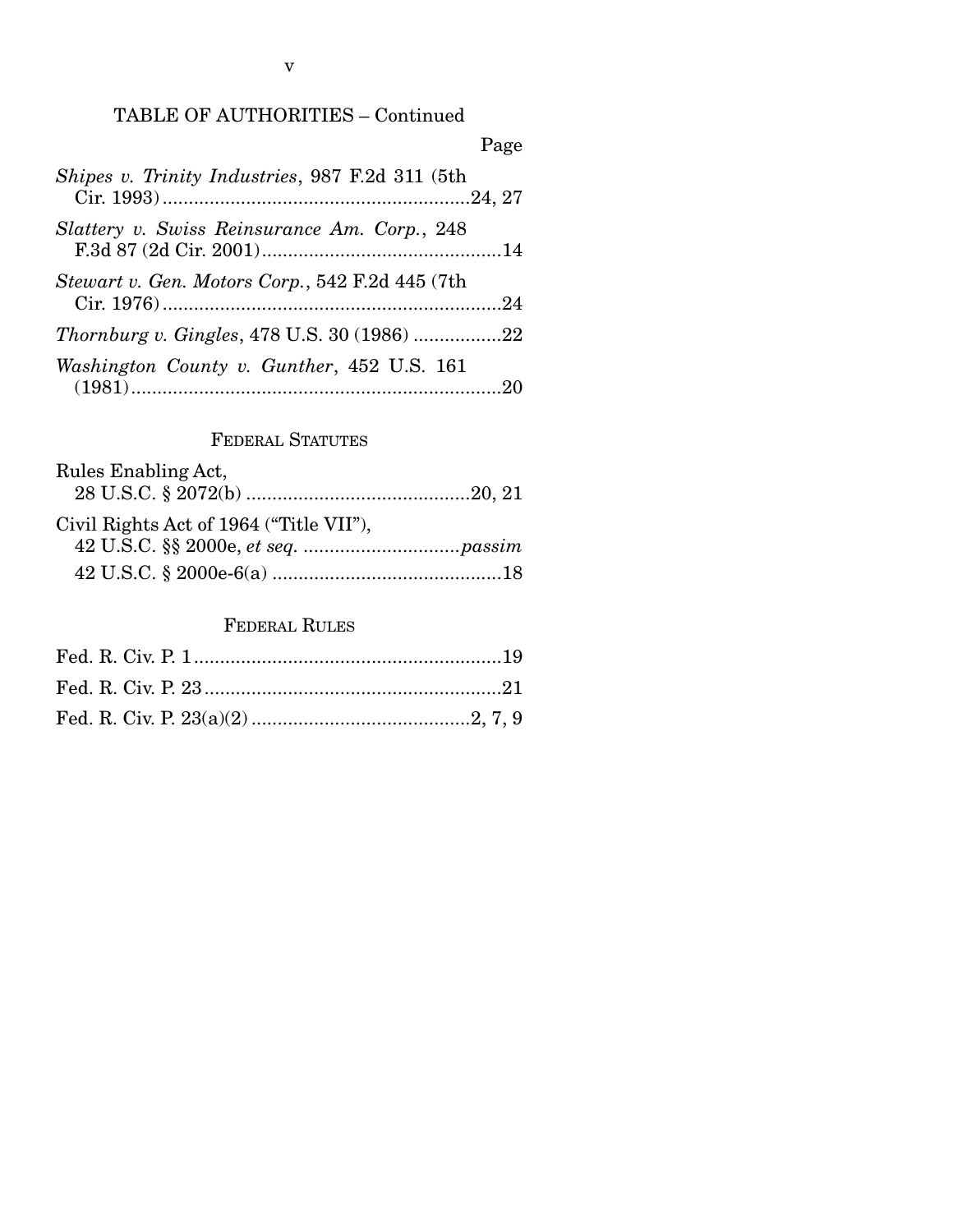## TABLE OF AUTHORITIES – Continued

Page

## **MISCELLANEOUS**

| David H. Kaye & David A. Freedman, Refer-                                                                                        |  |
|----------------------------------------------------------------------------------------------------------------------------------|--|
| ence Guide on Statistics, in FEDERAL JUDICIAL                                                                                    |  |
| CENTER, REFERENCE MANUAL ON SCIENTIFIC                                                                                           |  |
|                                                                                                                                  |  |
| RAMONA L. PAETZOLD & STEVEN L. WILLBORN,<br>THE STATISTICS OF DISCRIMINATION: USING<br>STATISTICAL EVIDENCE IN DISCRIMINATION    |  |
|                                                                                                                                  |  |
| JACOB MINCER, SCHOOLING, EXPERIENCE AND                                                                                          |  |
| Joseph G. Altonji & Rebecca M. Blank, Race<br>and Gender in the Labor Market, in HAND-<br>BOOK OF LABOR ECONOMICS 3143 (Orley C. |  |
| Ashenfelter & David Card, eds., 1999) 15                                                                                         |  |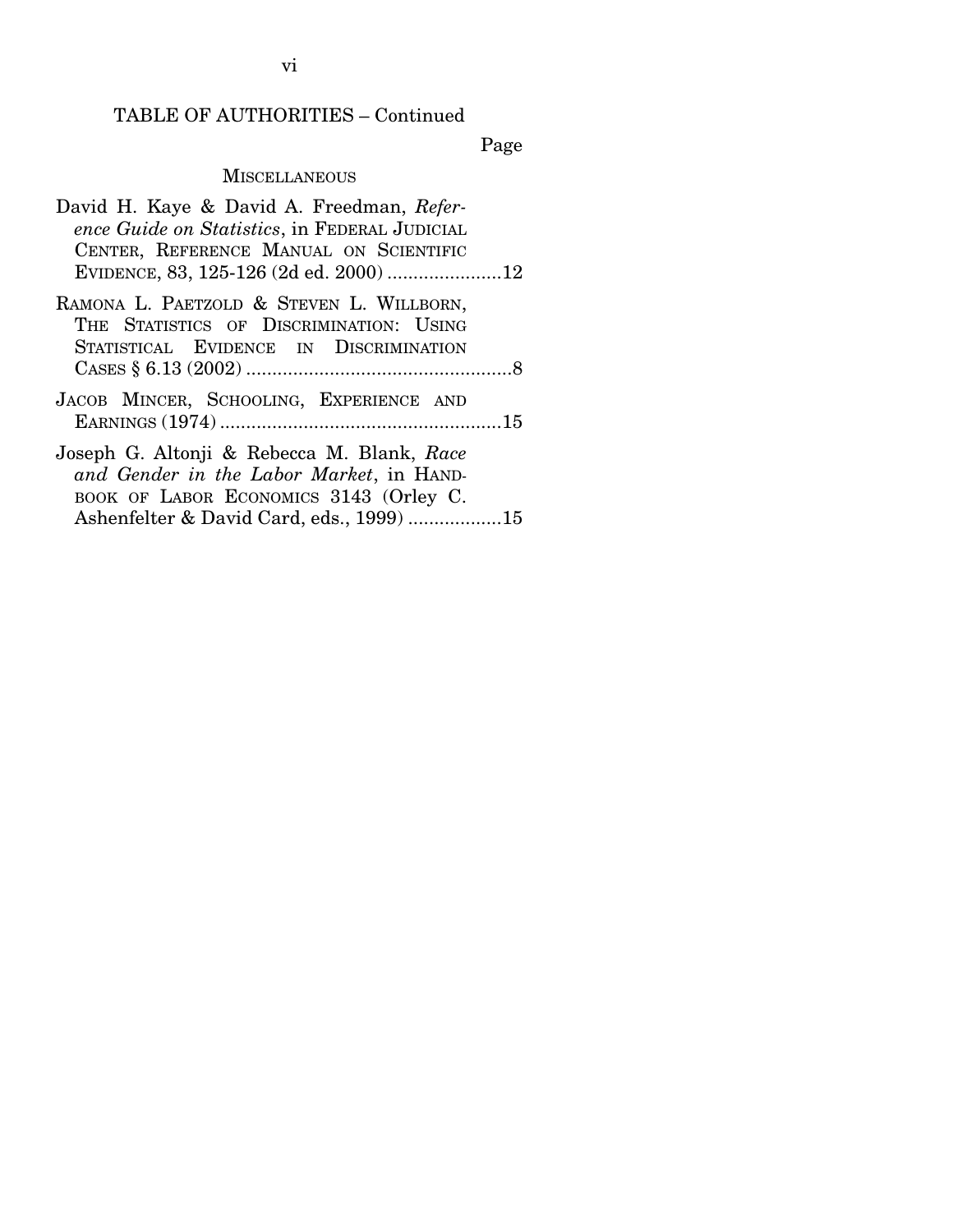#### **INTEREST OF** *AMICI CURIAE*

 The labor economists and statisticians named below teach, write and testify about discrimination in the workplace. They have spent a considerable amount of time thinking, writing, teaching and testifying about the labor economics and statistical issues before the Court. A partial list of their scholarship concerning these issues appears as an Appendix. Based on this expertise, *amici* argue that Petitioner has not presented a balanced picture concerning the statistical proof offered in support of and in opposition to class certification, and concerning the use of statistical formulas in the second stage of any possible trial to identify persons entitled to awards and the amounts of those awards. *Amici* respectfully submit this brief so as to offer this Court a more balanced presentation of these two issues.<sup>1</sup>

#### **SUMMARY OF ARGUMENT**

--------------------------------- ♦ ---------------------------------

 Two unrelated issues raised by this case are of interest to labor economists and statisticians.

<sup>&</sup>lt;sup>1</sup> All of the parties in this case have consented to the filing of this brief. No counsel for any party to this case authored any part of this brief and, other than *amici* on whose behalf this brief is submitted and their counsel, no person or entity contributed money or services to the preparation and submission of this brief.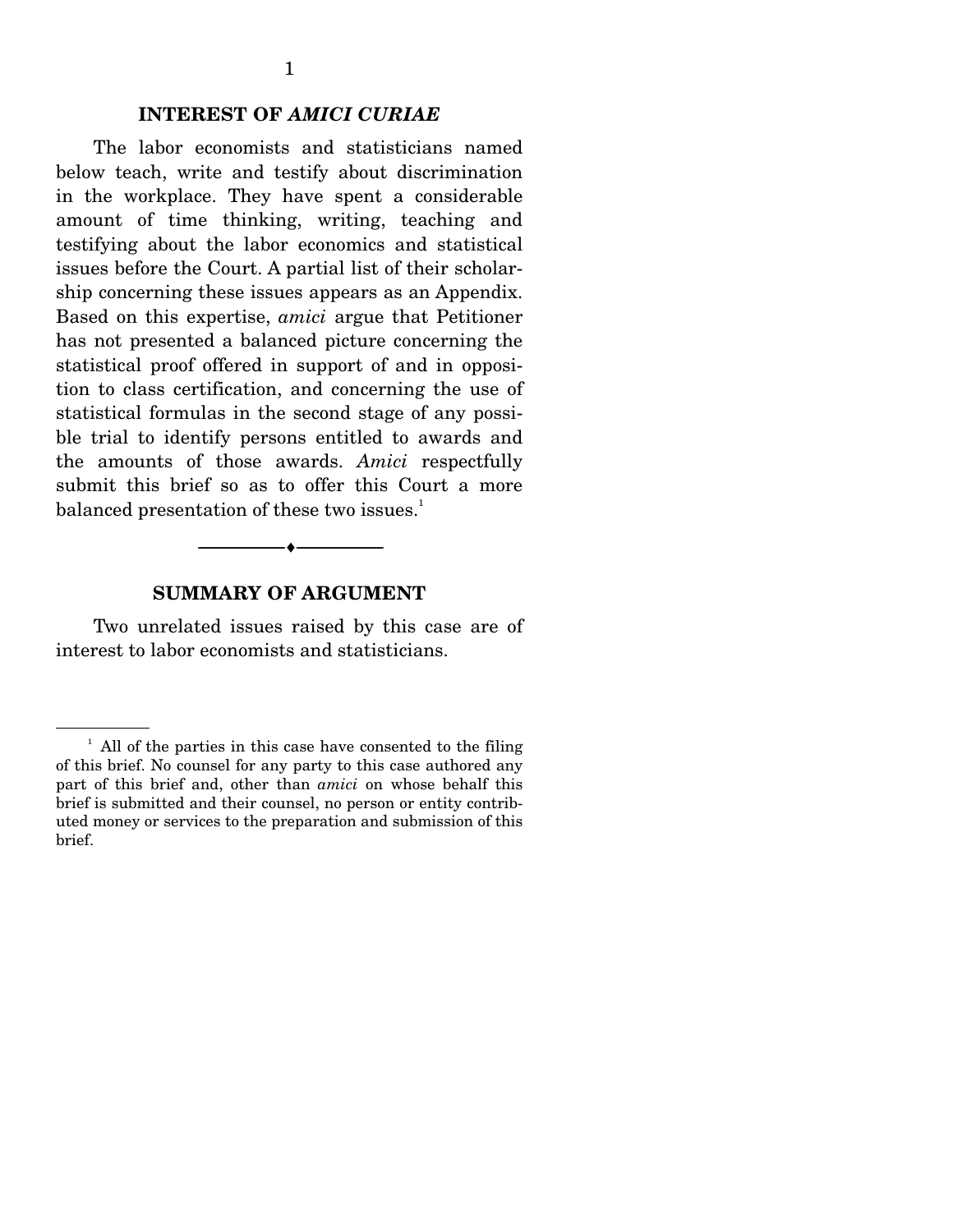The first is the appropriate level of analysis to address whether claims raise questions common to class members as required for class certification by Federal Rule of Civil Procedure 23(a)(2). In this case, each side's expert performed a series of statistical analyses designed to isolate gender disparities in promotions to management positions and in pay for both hourly and salaried employees. Plaintiffs' expert performed the analyses for each of Wal-Mart's 41 regions and ascertained whether the resulting gender coefficients were consistently adverse to women across regions. Wal-Mart contends that this level of analysis does not establish that the claims raise common issues, and instead asserts that separate regressions had to be run for each of Wal-Mart's approximately 3,500 stores because that was the level at which the decisions being challenged supposedly were made.

 Wal-Mart's proposed rule that analyses must be at the purported level of the decision-making is wrong for at least four reasons. It would effectively bar many if not most class actions in employment patternor-practice cases because the number of decisions made by most managers is insufficient to perform meaningful statistical analyses. Even if analyses could be run, they would have low statistical power, and looking to whether they showed statistically significant disparities would potentially miss patterns that are apparent when viewing the pattern of disparities across larger units of the workforce as a whole. Also because of the low statistical power, such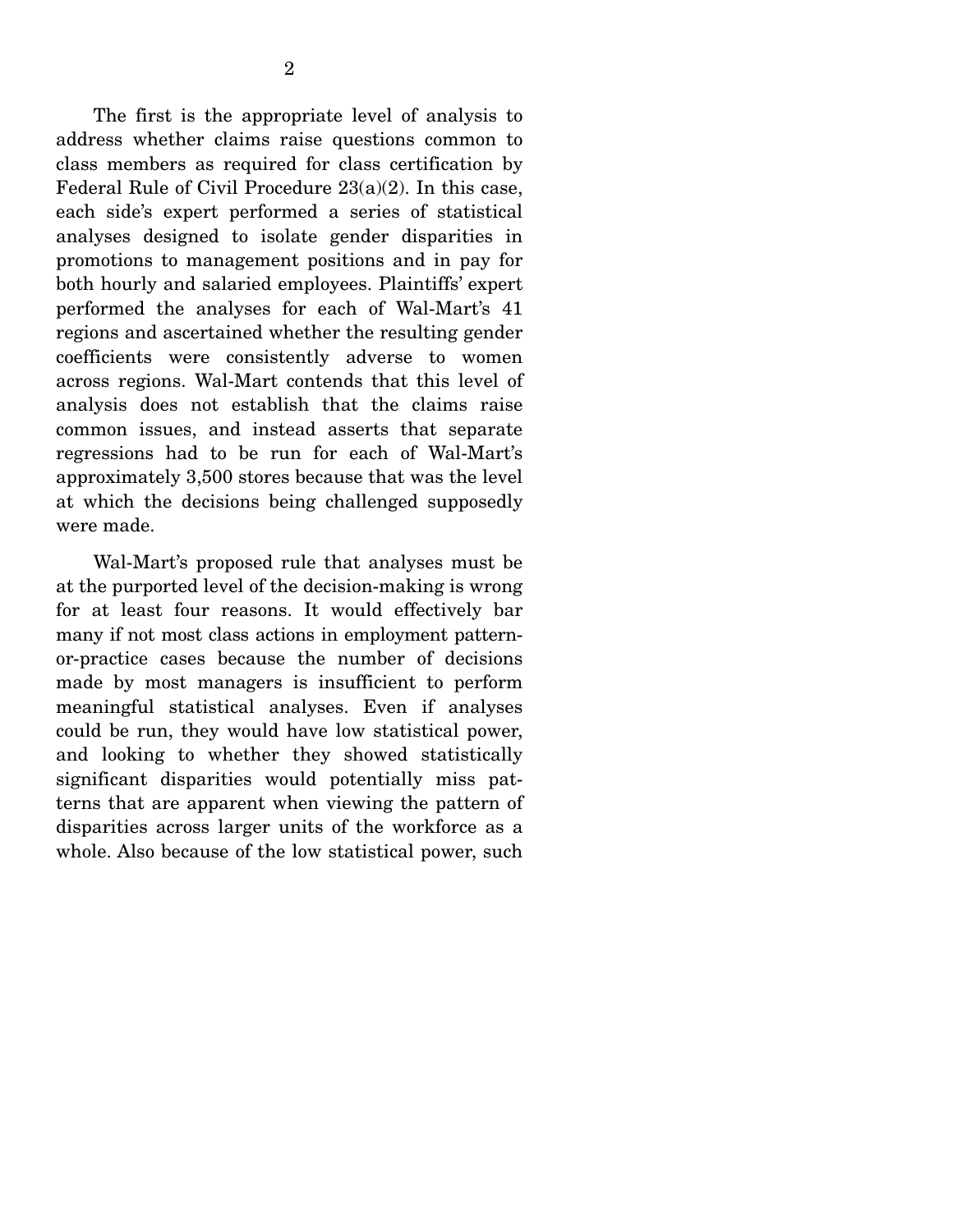analyses would be easily distorted by variations among individuals producing statistical "noise" that appropriately should be discounted in assessing commonality. Finally, Wal-Mart's rule ignores the effect that higher officers may have on decisionmaking of their subordinates.

 Wal-Mart's proposal also is undercut by the facts of this case. Its own expert did not perform store-bystore regressions for any of the three types of claims: she performed the analyses for one claim at the level of "substores" within stores, and the regressions for the other two claims using units broader than stores. Thus, she did not believe that analyses of whether the claims in this case raise common issues had to be performed store by store. Second, the district court found that Wal-Mart's relevant personnel policies were the same throughout the company and that, under those policies, the challenged pay and promotion decisions were either made or subject to review at the district and region levels.

 These considerations suggest that there cannot be a simple rule, either for all pattern-or-practice cases or this case, for determining how to conduct statistical analyses as to whether the claims raise questions common to the class. Discretion is required, both as to the appropriate units for analysis and as to whether the analyses reflect a common pattern. The district court should weigh the evidence and decide on the proper units for analysis and on whether the analyses of those units reflect common results.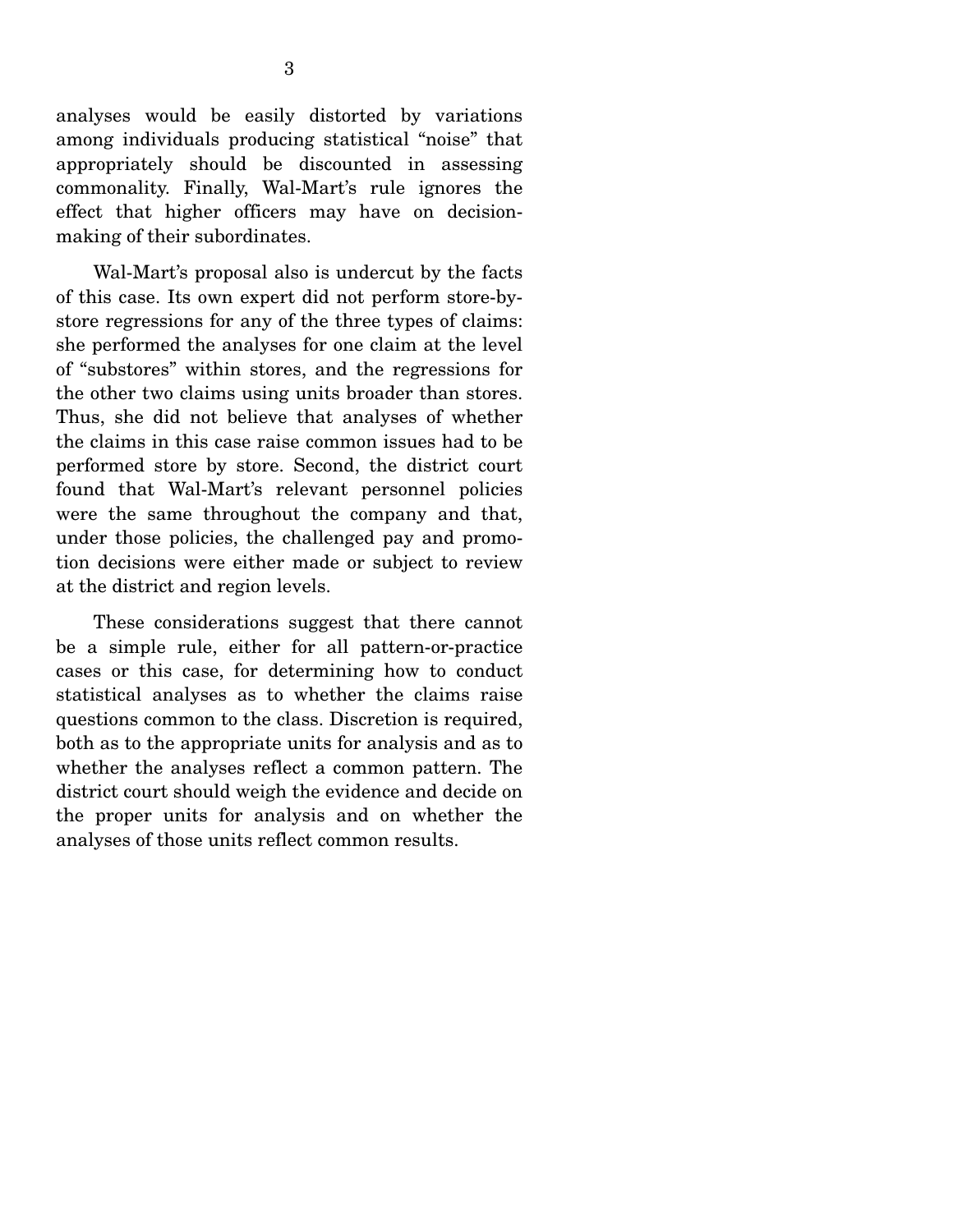In this case, the district court considered the appropriate factors and decided that the analysis of plaintiffs' expert was adequate to show that the claims raised questions common to the class. Wal-Mart has not challenged the district court's factfinding, just its conclusions. This Court has no basis to alter the facts or, consequently, the conclusions.

 The other issue addressed in this brief is whether, if a class is certified and plaintiffs prove a pattern or practice of discrimination at the first stage of trial, a statistical model may be used to identify class members entitled to back pay relief and the amount of that relief. Wal-Mart argues that it is entitled under Title VII, 42 U.S.C. §§ 2000e *et seq.*, to individualized proceedings as to each class member seeking relief and that any attempt to dispense with those proceedings by substituting a statistical formula would elevate procedural convenience over substantive rights in violation of the Rules Enabling Act.

 Wal-Mart ignores that Title VII also creates the substantive right to prove that an employer has engaged in a pattern or practice of discrimination and, except in rare circumstances, the right to a back pay award when illegal discrimination is found. Class members will be entitled to backpay awards if Wal-Mart is found liable in this case, not because of the procedural decision to certify a class, but because of Wal-Mart's violation of the substantive provisions of Title VII.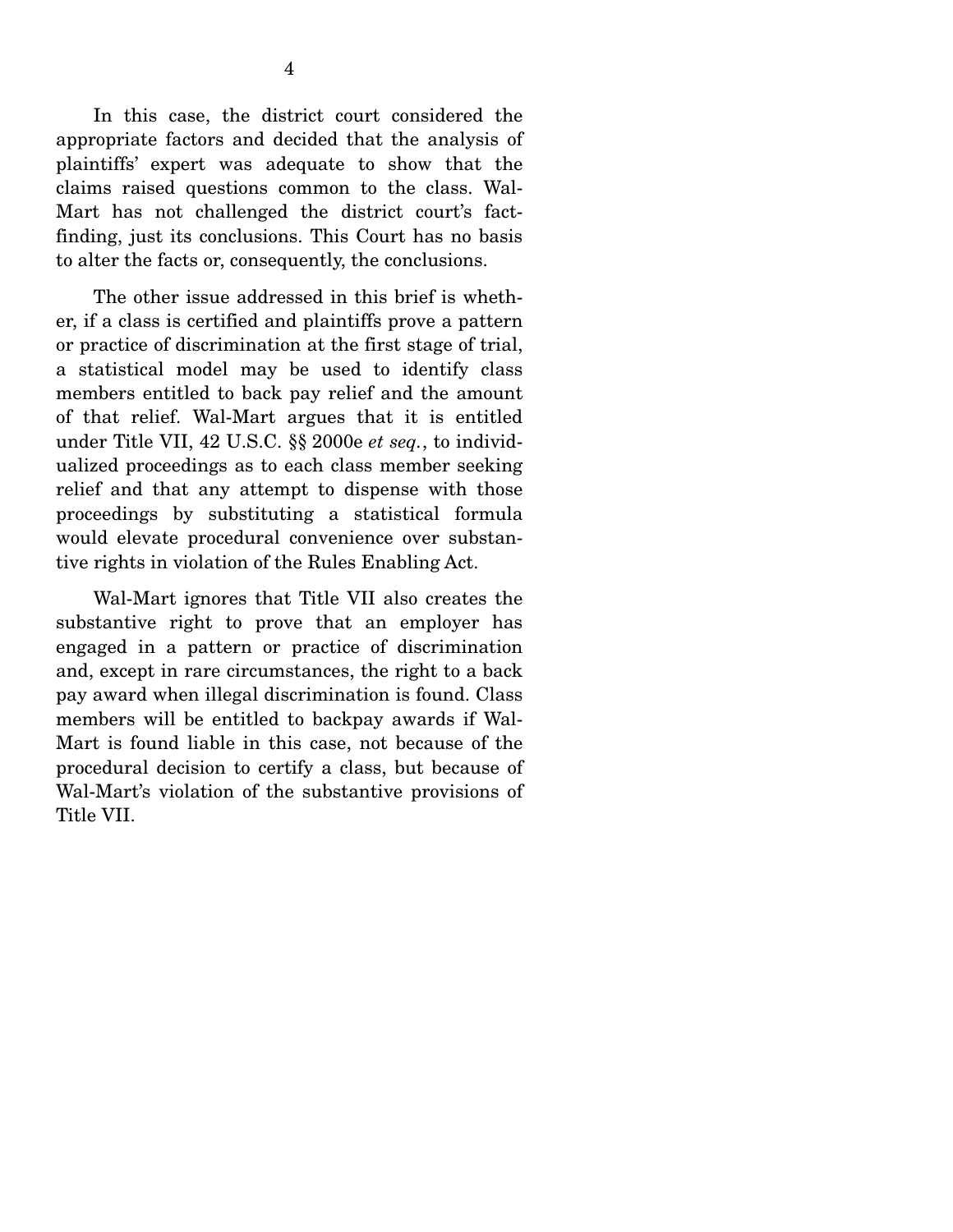This Court stated almost 35 years ago that individualized relief "usually" will be accorded in pattern-or-practice cases through individualized proceedings. "Usually" does not mean "always." The Court should recognize that computerized data and calculating power have increased the explanatory power of statistical models of personnel decisions tremendously since then, and permit use of those models at the second stage of certain pattern-orpractice cases when doing so would promote the "just, speedy and inexpensive determination" of the lawsuit.

 When certain factors exist, a statistical model is likely to produce more just results than would a series of individual adjudications in the second stage of a pattern-or-practice case:

- The claims and remedies sought are such that relevant data will reasonably be in the possession of or readily available to the employer;
- The employer has collected and retained that data;
- The employer has not recorded definitive objective reasons, such as a test result, as to why particular decisions were made;
- The employer has made sufficient decisions for experts to construct a model with strong explanatory power; and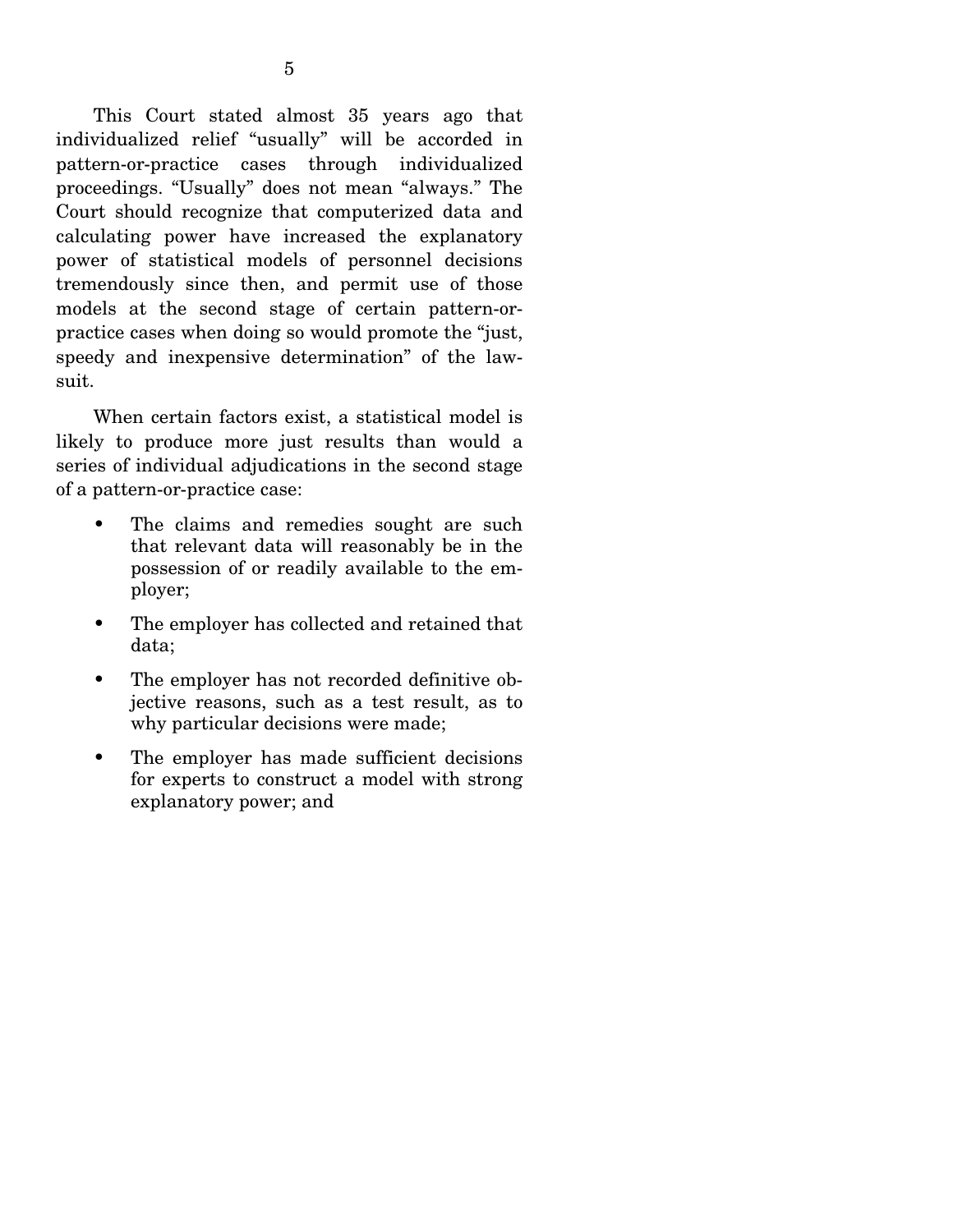• The proposed relief does not require balancing of the equities between members of the protected group and other persons.

 When these factors exist, a statistical model is likely to be more accurate, and produce more consistent results, than will a series of mini-hearings. This is especially true when the mini-hearings will be before numerous different adjudicators, when the hearings will test many-year-old memories of facts and subjective judgments that may not have seemed important to the decision-maker even when they were made, and when the decision-maker may be retired or dead at the time of the mini-hearing. Reliance on a formula will not, as Wal-Mart contends, give awards to undeserving class members: only women who were actually paid less than statistically comparable men will be entitled to awards. Finally, far more than would a series of individual adjudications, a formula will respect the employer's decision-making by faithfully following the weight that the employer itself gave to every factor (other than sex or other basis for the lawsuit) in setting pay.

--------------------------------- ♦ ---------------------------------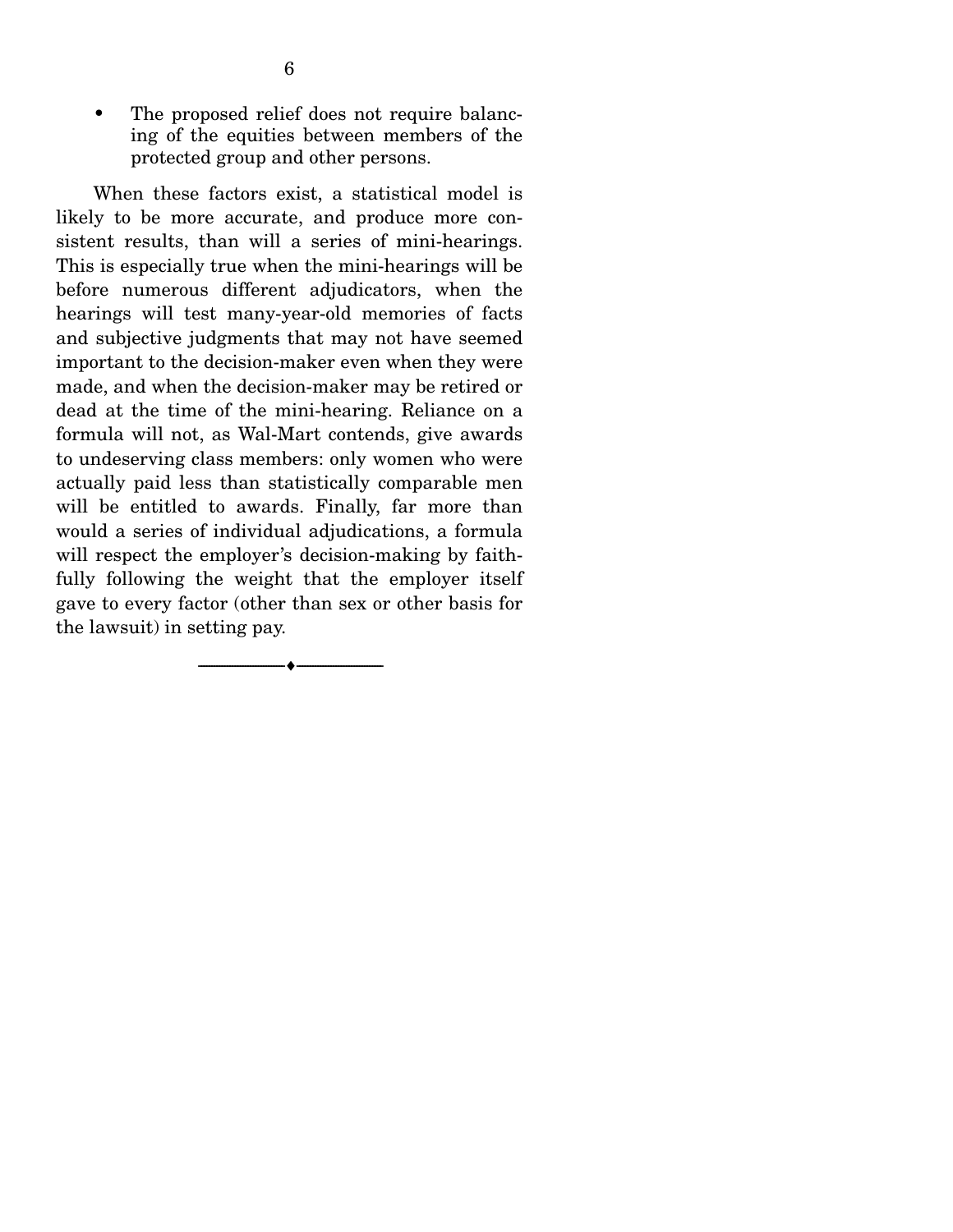#### **ARGUMENT**

### **I. A RIGID RULE CANNOT ESTABLISH THE APPROPRIATE UNIT OF ANALYSIS FOR DETERMINING THE COMMONALITY OF AN EMPLOYER'S DECISIONS, AND THE COURT SHOULD DEFER TO THE DIS-TRICT COURT'S FACT-FINDING IN THIS CASE**

 Wal-Mart proposes an overly rigid standard for determining whether statistical evidence supports a conclusion that the commonality requirement of Federal Rule of Civil Procedure 23(a)(2) has been satisfied that would bar class actions in almost all pattern-or-practice employment discrimination cases<sup>2</sup> and is at odds with well-established statistical and labor economics principles. The Court should reject Wal-Mart's mechanistic approach to class certification issues, defer to the district court's fact-finding, and conclude that Plaintiffs have presented statistical evidence that supports the commonality determination in this case.

 Expert witnesses for the parties performed regression analyses of pay rates of Wal-Mart's hourly and salaried employees and pools analyses of certain promotion decisions. In its brief, Wal-Mart discusses only the analyses of pay of hourly employees without even acknowledging the other analyses; we follow its

<sup>&</sup>lt;sup>2</sup> The procedure for litigating pattern-or-practice cases is discussed in Part II below.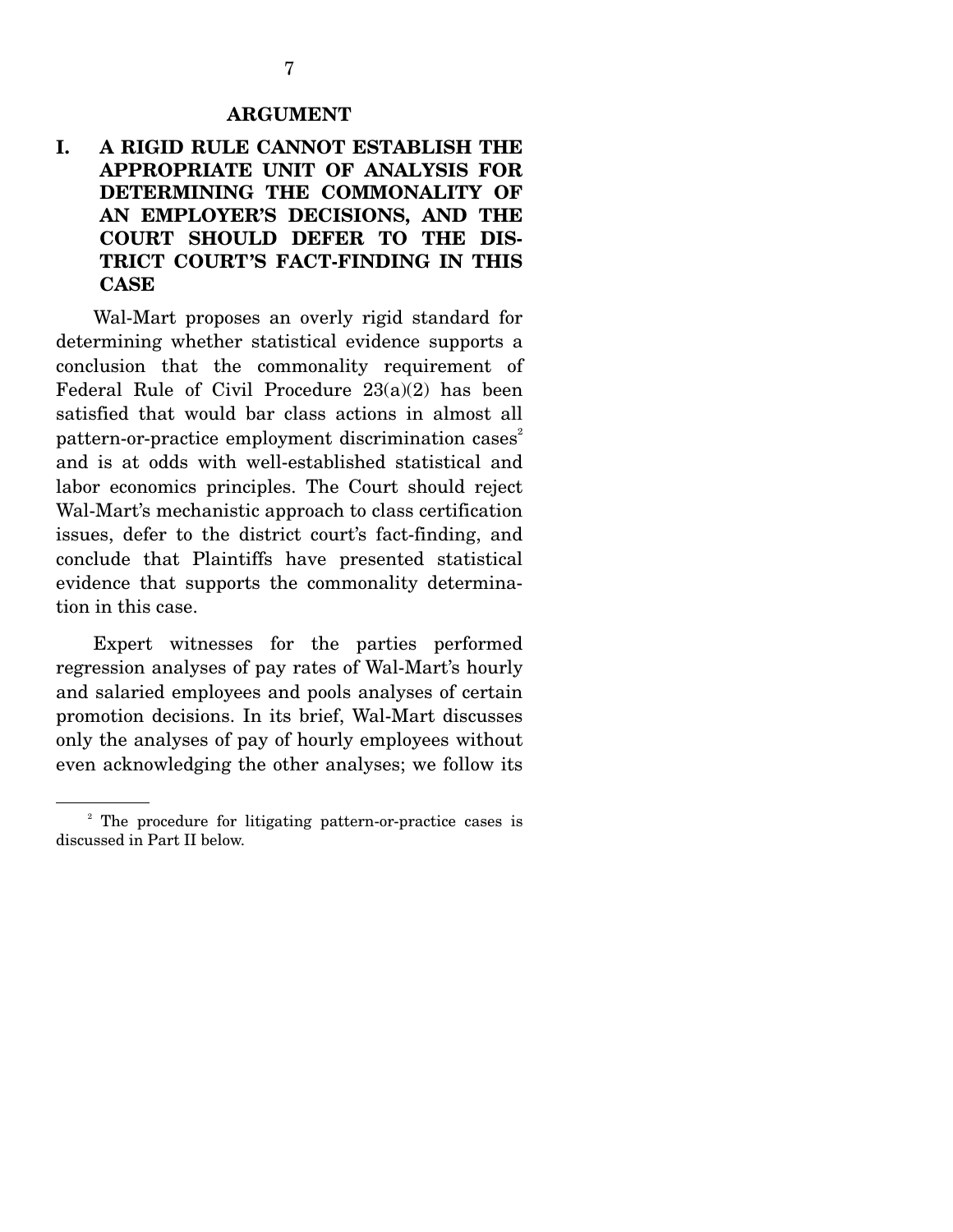lead by focusing, although not exclusively, on the hourly pay analyses.

 The two experts – Dr. Richard Drogin for the Plaintiffs and Dr. Joan Haworth for Wal-Mart – used different models that yielded, not surprisingly, somewhat different results. For example, Dr. Haworth controlled for various "tainted variables," *i.e.*, factors that may have been affected by Wal-Mart's alleged sex discrimination, that Dr. Drogin did not include in his model.<sup>3</sup> Yet despite these differences, both experts' analyses reveal that on a company-wide basis female hourly employees are paid less than male counterparts, even after controlling for all variables: Dr. Haworth's model merely reduces the disparities found by Dr. Drogin by about 75%, from about 37 cents per hour in 2001 (JA 514a) to 9 cents per hour (JA 1664a), but, like the disparity found by Dr. Drogin, the disparity found by Dr. Haworth is statistically significant.

<sup>3</sup> Dr. Haworth controlled for the following factors among others: current department, whether promoted during the past year, current pay group, first pay group, and first pay rate. All of these are classic "tainted variables." *See generally* RAMONA L. PAETZOLD & STEVEN L. WILLBORN, THE STATISTICS OF DISCRIMINA-TION: USING STATISTICAL EVIDENCE IN DISCRIMINATION CASES § 6.13 (2002) (discussing the issue of "tainted variables"). Her results tell us, not surprisingly, that men and women will have similar pay currently if (a) they were hired at the same pay rate and in the same pay group, (b) are currently in the same pay group, and (c) were (or were not) promoted during the past year. Far from deriving meaningful empirical evidence, she fitted a tautological model.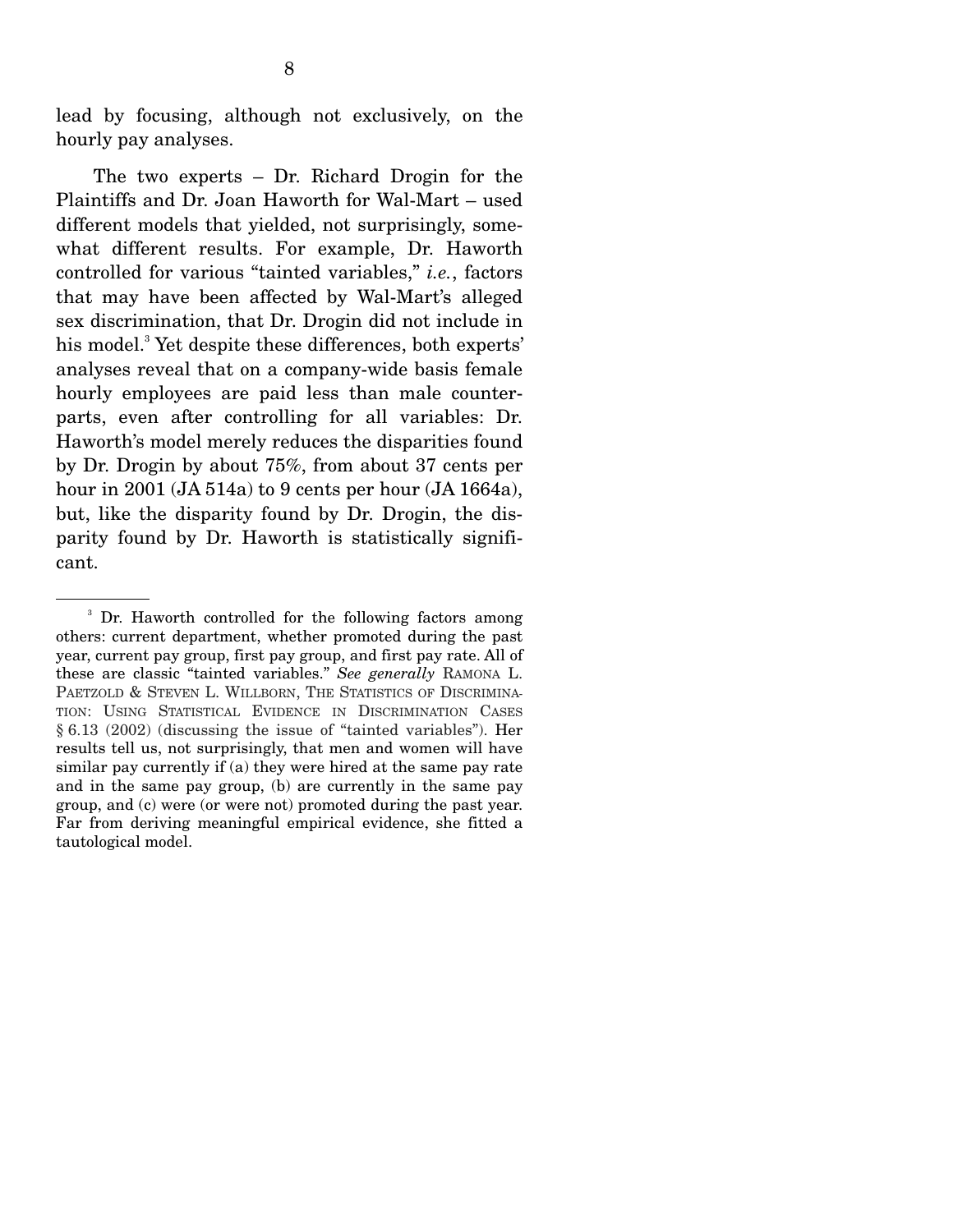Wal-Mart seeks to avoid any "question" related to these overall disparities by contending that the pay rate differential is not "common to the class" and therefore that Plaintiffs have not satisfied the commonality requirement of Rule  $23(a)(2)$ . Its argument is that different subgroups of the proposed class might experience different patterns of decisions. For example, in 80% of the subgroups, the decisions might have been completely neutral, while in the other 20%, the decisions might be generally adverse to women. The 20% of the subgroups may be completely driving the overall pay disparities. According to Wal-Mart, this variance among subgroups would mean that the decisions were not common.

 Whether there is sufficient variance in results among members of a group that the commonality requirement is satisfied is a legal question. Statistical analyses cannot definitively answer the question; they can, however, shed light on the proper answer.

 In this case, both experts performed a large number of regression analyses in an attempt to shed light on the question. Wal-Mart focuses on only one of the differences in the models of the two experts, *i.e.*, the level of the organization for which the regressions were performed. Dr. Drogin performed separate regressions for each of Wal-Mart's 41 regions (each with roughly 80 stores) and compared the results. Wal-Mart argues that, instead of regional analyses, a store-by-store analysis is absolutely mandatory because the pay decisions supposedly were "made by individual managers at the store level." (Wal-Mart Br.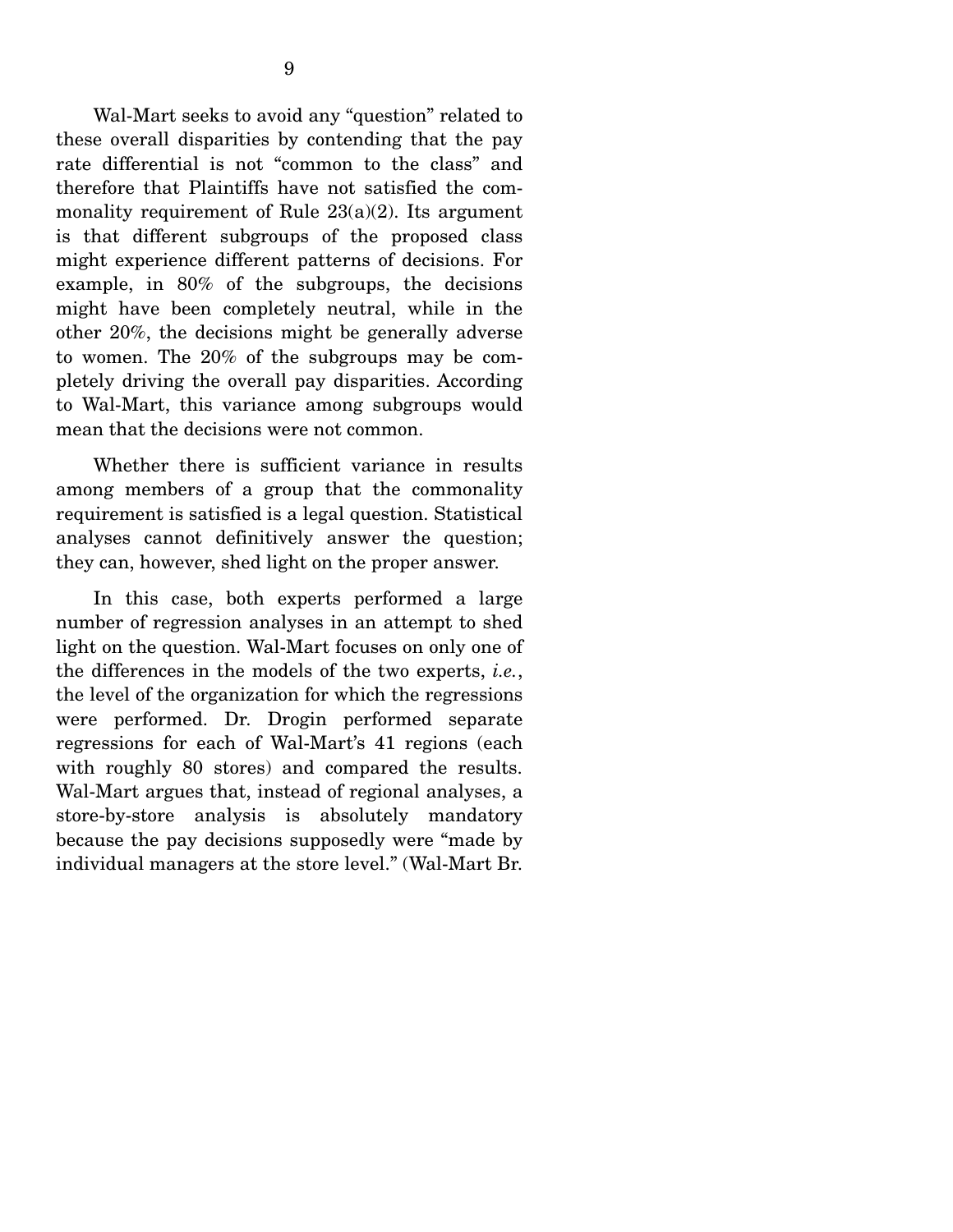at 24.) It contends that Dr. Drogin's region-level analyses constitute improper aggregation of disparities across the stores within each region.<sup>4</sup>

 Wal-Mart's argument suffers from the fact that its own expert, Dr. Haworth, did not perform regressions for each of Wal-Mart's approximately 3,500 stores. She analyzed pay decisions for hourly employees for up to three "substores" per store. *Dukes v. Wal-Mart Stores, Inc.,* 222 F.R.D. 137, 156 (N.D. Cal. 2004).<sup>5</sup> As a result, "Dr. Haworth performed approximately 7,500 separate regression analyses." *Id.* She did not report analyses of pay decisions for most salaried positions, but for those she did, she performed analysis on a company-wide basis because there were insufficient observations to perform them at the district level at which, she asserts, the decisions were made. (JA 1409a-39a.) Most of her promotion analyses were done on a company-wide basis. (JA 1511a-13a.)

 Aside from the conflict with its own expert, Wal-Mart's idea that analyses of commonality must be performed at the purported decision-making level is flawed for at least four reasons. First, it would doom class actions in many, if not most, pattern-or-practice

<sup>4</sup> Actually, Dr. Drogin's analyses are not "aggregated" at all. He simply used broader units of analysis than did Dr. Haworth.

<sup>&</sup>lt;sup>5</sup> She separately analyzed up to six specialty departments within each store, but aggregated the results of the specialty departments to a single "substore."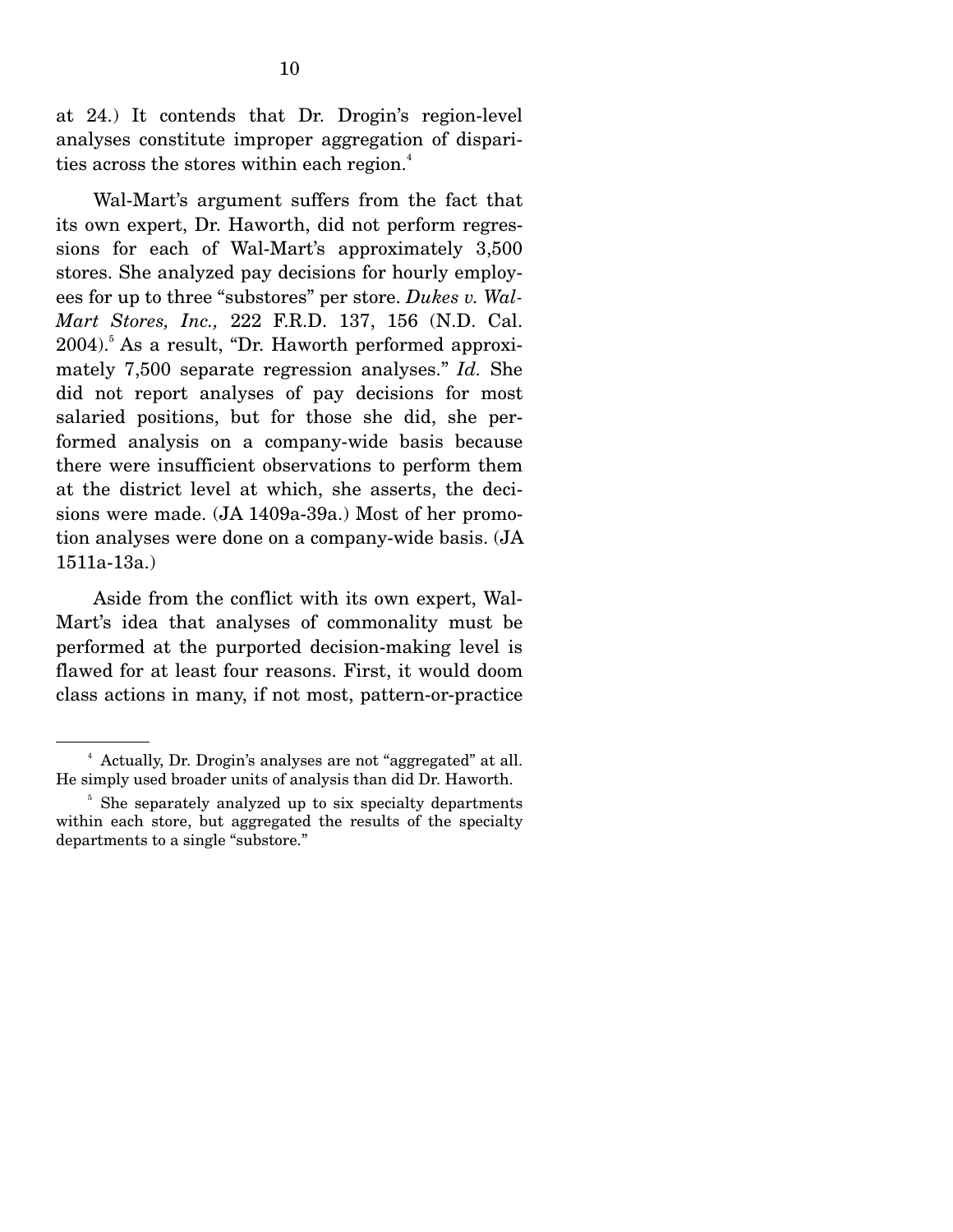cases, for an empirical reason that has nothing to do with the commonality of the practices. In many companies, managers of twenty persons or fewer make personnel decisions, which may be subject to the company's policies or practices and/or review by higher level managers. Sophisticated multivariate regression analyses cannot be performed on such small samples. If analysis must be performed at the purported decision-making level, statistically meaningful results could not be shown and a class action could not be supported.

 Second, even if the groups are large enough for regressions to be run, it is likely that looking at the statistical significance of the results for each of the small groups would miss obvious patterns because of the low statistical power of each separate analysis. For example, consider ten persons who each flip a coin three times and get three heads. The probability that, purely as a result of chance, 30 fair coin flips would yield 30 heads is extremely small, less than one in one billion, creating grave doubt that these are "fair" flips generated by a neutral process. But if, following Dr. Haworth, we consider the flips by each person (or in this case each individual "substore") separately, the probability that three coin flips would yield three heads as a result of chance alone is relatively large (about one out of eight), which in statistical terms would not be "statistically significant." In other words, in each of the 30 "substores," the discrepancy between the actual and expected number of heads is not statistically significant, and there is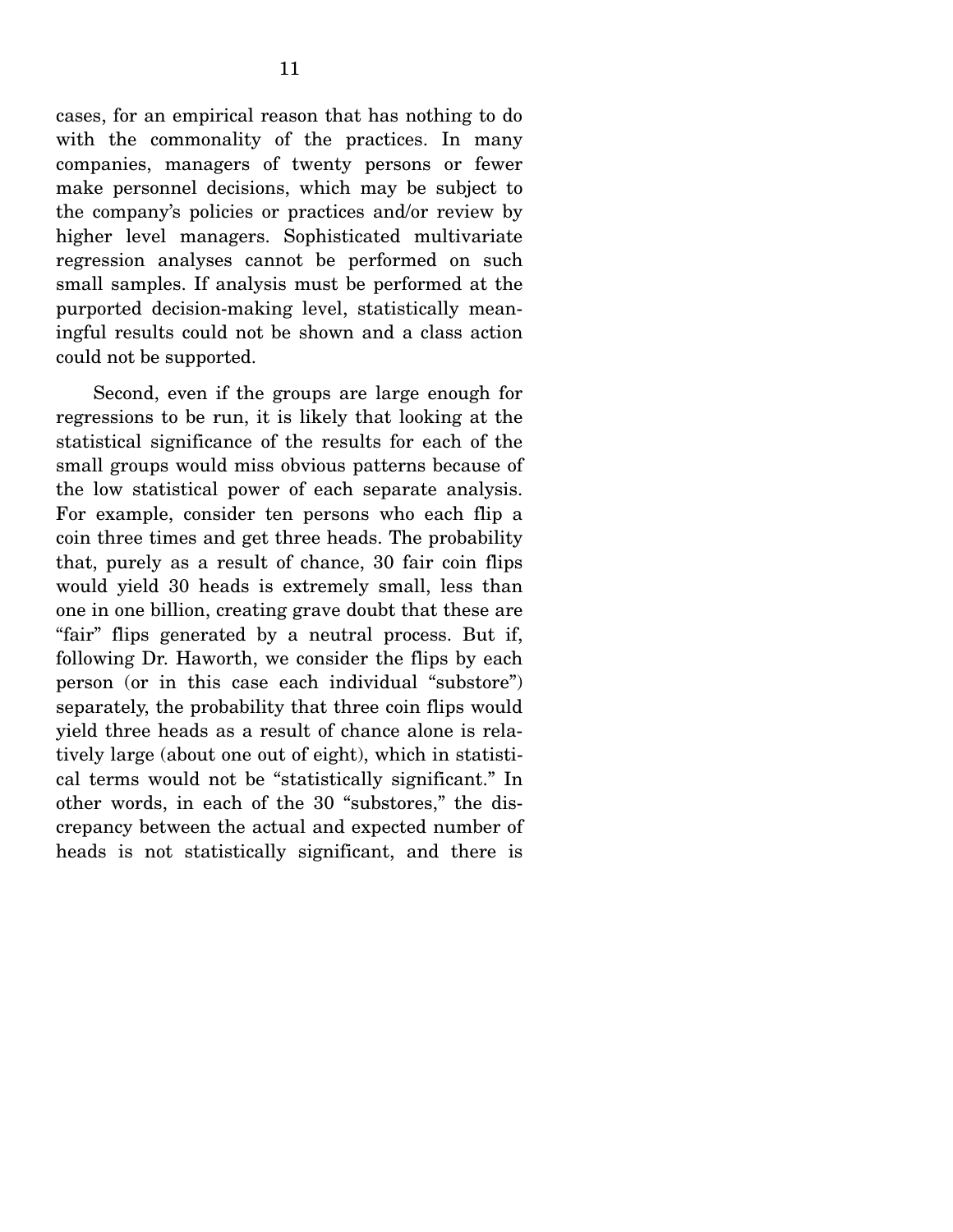therefore no basis for believing that the coin in each "substore" is unfair. In this case, Dr. Haworth's splintering of the hourly workforce into about 7,500 substores caused her pay analyses to suffer from low *statistical power*. The statistical power of an analysis is the probability that the test "will declare an effect when there is an effect to declare. This chance depends on the size of the effect and the size of the sample." David H. Kaye & David A. Freedman, *Reference Guide on Statistics,* in FEDERAL JUDICIAL CENTER, REFERENCE MANUAL ON SCIENTIFIC EVIDENCE, 83, 125- 26 (2d ed. 2000). Other things being equal, the statistical power of a significance test will be lower when the size of the sample (*i.e.*, the number of observations under consideration) is smaller.<sup>6</sup>

 Third, even if the sample size (or the number of employees in each "substore") is large enough for regressions to yield statistically significant results, the smaller the sample size, the more variation, or "noise," is likely to be observed. Even in a company with a practice of discrimination common to all units, some variation in how much women were

<sup>6</sup> Courts recognize that an expert who divides a workforce into many small groups and performs analyses on each without then reaggregating the outcomes is engaged in a "divide and conquer" strategy. As one Court of Appeal stated: "[T]his was an unfair and obvious attempt to disaggregate that data to the point where it was difficult to demonstrate statistical significance. By fragmenting the data into small sample groups, the statistical tests became less probative." *Capaci v. Katz & Besthoff, Inc.*, 711 F.2d 647, 654 (5th Cir. 1983).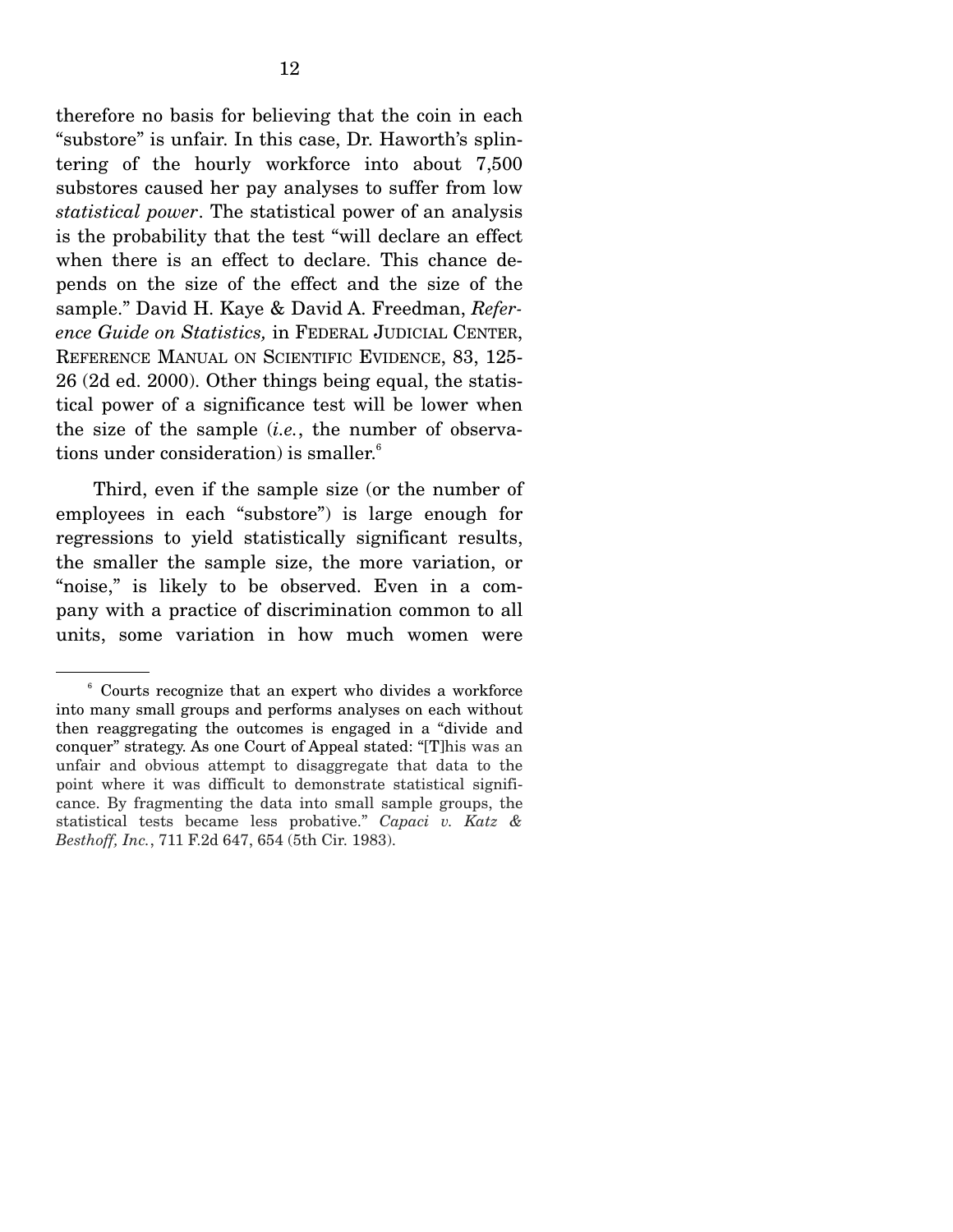disadvantaged in different subgroups would occur. For example, even if all Wal-Mart employees were given the identical discriminatory test, there almost certainly would be gender differences in scores among "substores" or stores because of differences among the employees in each unit. The smaller the units, the greater will be the variability. In this case, Dr. Drogin found statistically significant disparities in every region, while Dr. Haworth found much more variability, and a much lower percentage of statistically significant disparities, when analyzing those disparities by substores. The fact of variability should be taken into account not only in determining the units to analyze, but also in interpreting the results.

 Finally, at least in this case Wal-Mart's argument is at odds with organizational theory and the factfinding of the district court. The district court found that compensation decisions for hourly employees are made by store managers but are subject to review at the district or regional levels, that compensation decisions for salaried employees are made at the district or regional levels, and that all promotion decisions being challenged (except for promotions to one non-salaried position) are made at the district or regional levels. *Dukes v. Wal-Mart Stores, Inc.,* 222 F.R.D. 137, 146-48 (N.D. Cal. 2004). Even if store manager decisions on the pay of hourly employees were not subject to review, the pay of the store managers themselves is set by regional managers. Through the power to reward and punish store managers, regional managers can set the tone for all of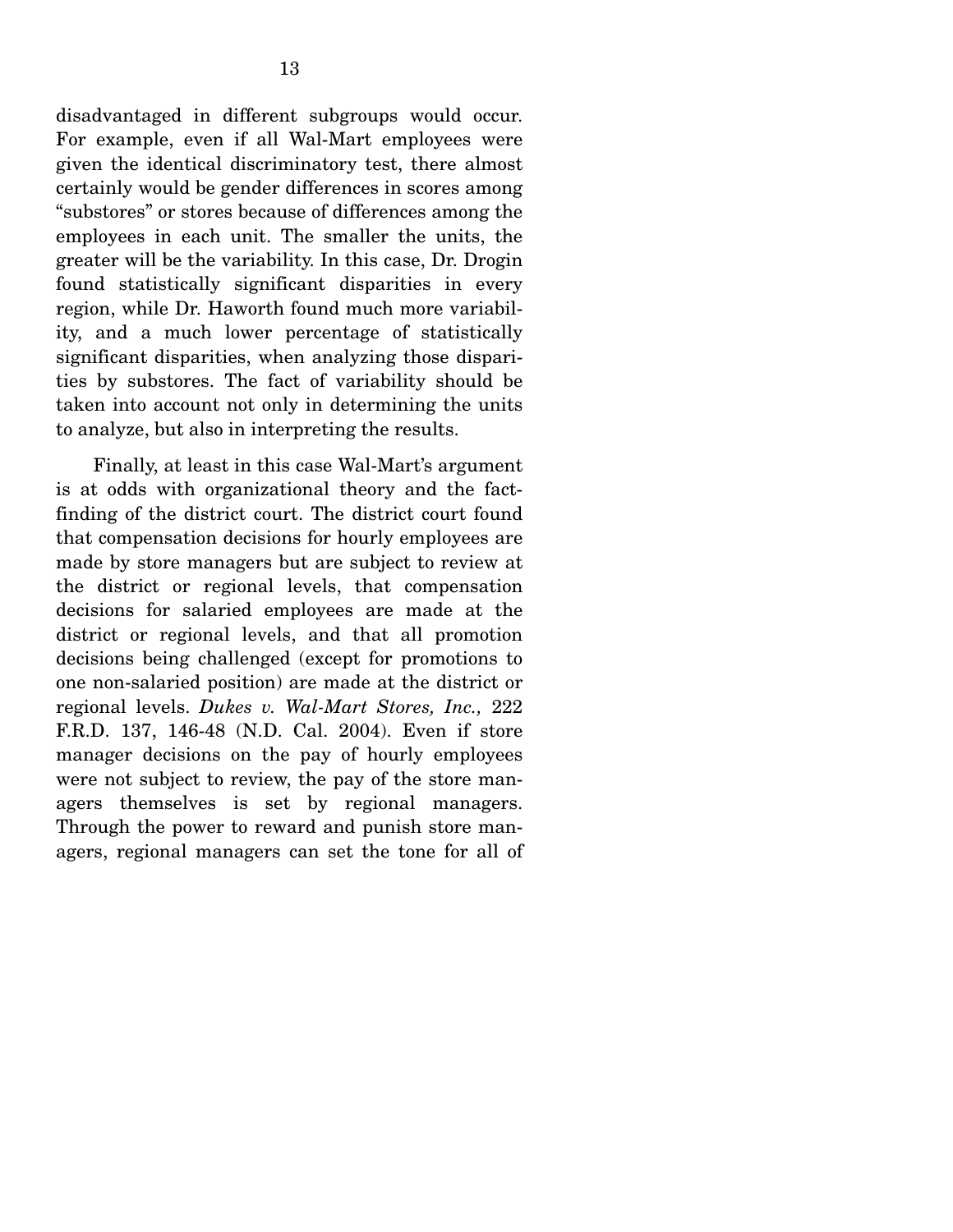the stores in their regions and may influence the decisions of their store managers. As several courts of appeals have stated, "when a major company executive speaks, 'everybody listens' in the corporate hierarchy." *Slattery v. Swiss Reinsurance Am. Corp.,* 248 F.3d 87, 92 (2d Cir. 2001); *Morse v. Southern Union Co.,* 174 F.3d 917, 922 (8th Cir. 1999); *Ercegovich v. Goodyear Tire & Rubber Co.,* 154 F.3d 344, 355 (6th Cir. 1998); *Ryder v. Westinghouse Elec. Corp.,* 128 F.3d 128, 133 (3d Cir. 1997).

 For all of these reasons, there cannot be a simple rule that statistical analyses relevant to the commonality determination must be performed at the decisionmaking level. Indeed, instead of arguing for variance among members of a proposed class based on decisionmaking or other organizational units, an employer may argue that subgroups defined by other characteristics, such as facilities, job types, or job levels, must be evaluated for variance. $^7$ 

 But assuming, in a particular case, such as here, that the parties analyze variance of results based on organizational units, a court should consider not only the level at which decisions purportedly are made,

<sup>7</sup> The employer should have the burden of identifying the subgroups to be evaluated for variance. If the plaintiffs have the burden to anticipate which types of characteristics the employer will argue must be evaluated to determine if the results are sufficiently similar, their expert may have to perform a very large number of unnecessary analyses on any and all potential subgroups that could be formed.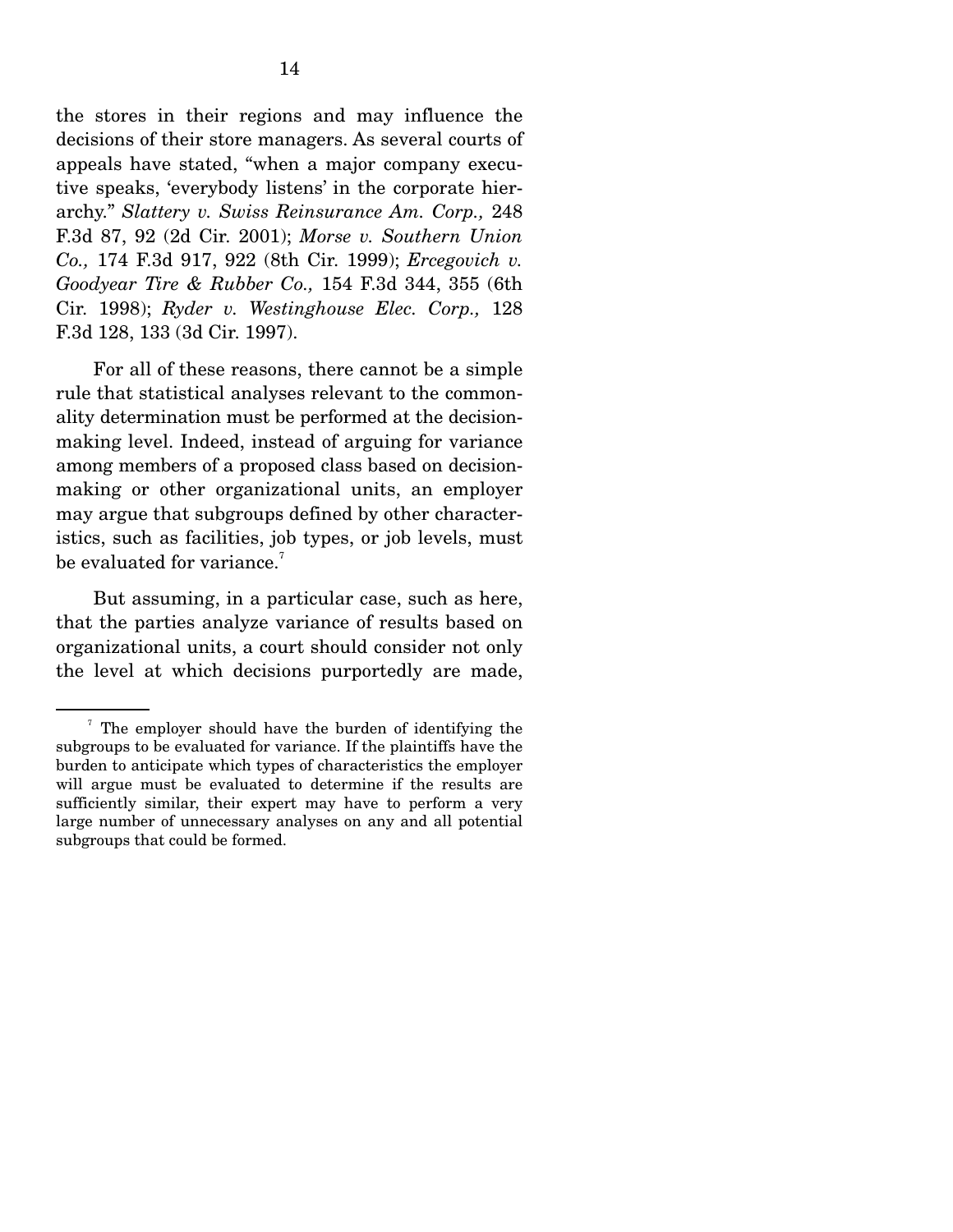but also issues such as practicability of analyses at various levels, statistical power of results at different levels, and the potential influence of officials above the decision-makers on the decisions in question. Statistical power considerations suggest that, when there is a legitimate choice between two possible levels of analysis, an expert generally should use the broader level.<sup>8</sup> On the other hand, use of broad units of analysis may be improper if the disparities in the results for men and women vary too much among subunits of the broader unit. In a stab in that direction, Dr. Haworth performed so-called "Chow" tests that tested whether the entire *set* of coefficients for *all* of the variables in her analysis (not just sex) differed in a statistically significant way among the various substores. This type of test does not say

<sup>8</sup> Empirical labor economists, who seldom have access to company-specific, let alone store-specific, data, are comfortable with broad analyses. The scholarly literature on labor markets is replete with examples of empirical studies – subjected to careful peer review, and published in eminent scholarly journals – studying general patterns, including sex differences in pay, *without* taking account of the multiplicity of decision-makers and decision processes involved in pay decisions. For example, in studying pay in the labor market as a whole, researchers have often used Census and other survey data concerning employees working at a vast number of different employers that do not differentiate among different employers, decision processes or decision-makers*. See, e.g.,* JACOB MINCER, SCHOOLING, EXPERIENCE AND EARNINGS (1974) (the seminal work on empirical analysis of earnings data); Joseph G. Altonji & Rebecca M. Blank, *Race and Gender in the Labor Market*, in HANDBOOK OF LABOR ECONOMICS 3143 (Orley C. Ashenfelter & David Card, eds., 1999) (a survey of empirical work on race and sex differences in pay).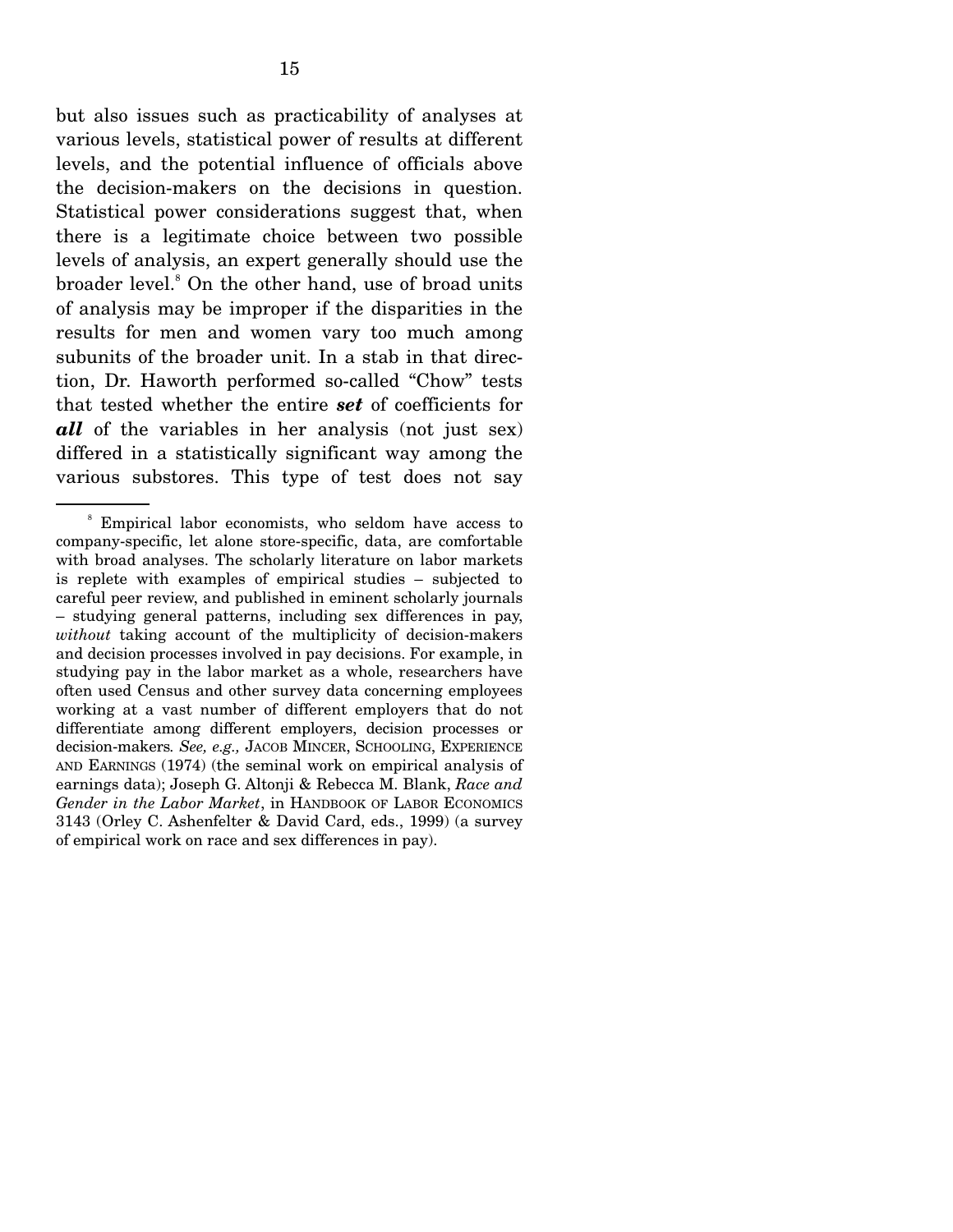anything about whether the *sex* coefficients in her regressions varied significantly from one unit to the next. Not surprisingly, the courts below rejected Wal-Mart's Chow-test argument, *Dukes I*, 222 F.R.D. at 158; *Dukes v. Wal-Mart Stores, Inc.*, 603 F.3d 571, 608 n.32 (2010), and Wal-Mart has seemingly abandoned it here.

 In this case, the district court weighed the relevant factors. It considered Wal-Mart's policies, the levels at which decisions were made and reviewed, the levels at which Dr. Drogin and Dr. Haworth performed their analyses, the number of analyses performed by each expert, and the results of the Chow test performed by Dr. Haworth. It concluded that Dr. Drogin's analyses based on the 41 regions had adequately supported the conclusion that the claims raised issues common to the class.

 That conclusion was not an abuse of the district court's discretion. Of course, the district court also may not have abused its discretion if it had decided to rely on analyses performed at the district, store, or "substore" level to evaluate whether the claims raised questions common to the class. It is possible that analyses performed at a level other than Wal-Mart's 41 regions would have led the court to conclude that a class should not be approved, even after it accounted for the expected variations in results as smaller units of analysis were used. But the district court's conclusion was consistent with statistical and labor economics theory, and should not be disturbed on the basis of Wal-Mart's arguments.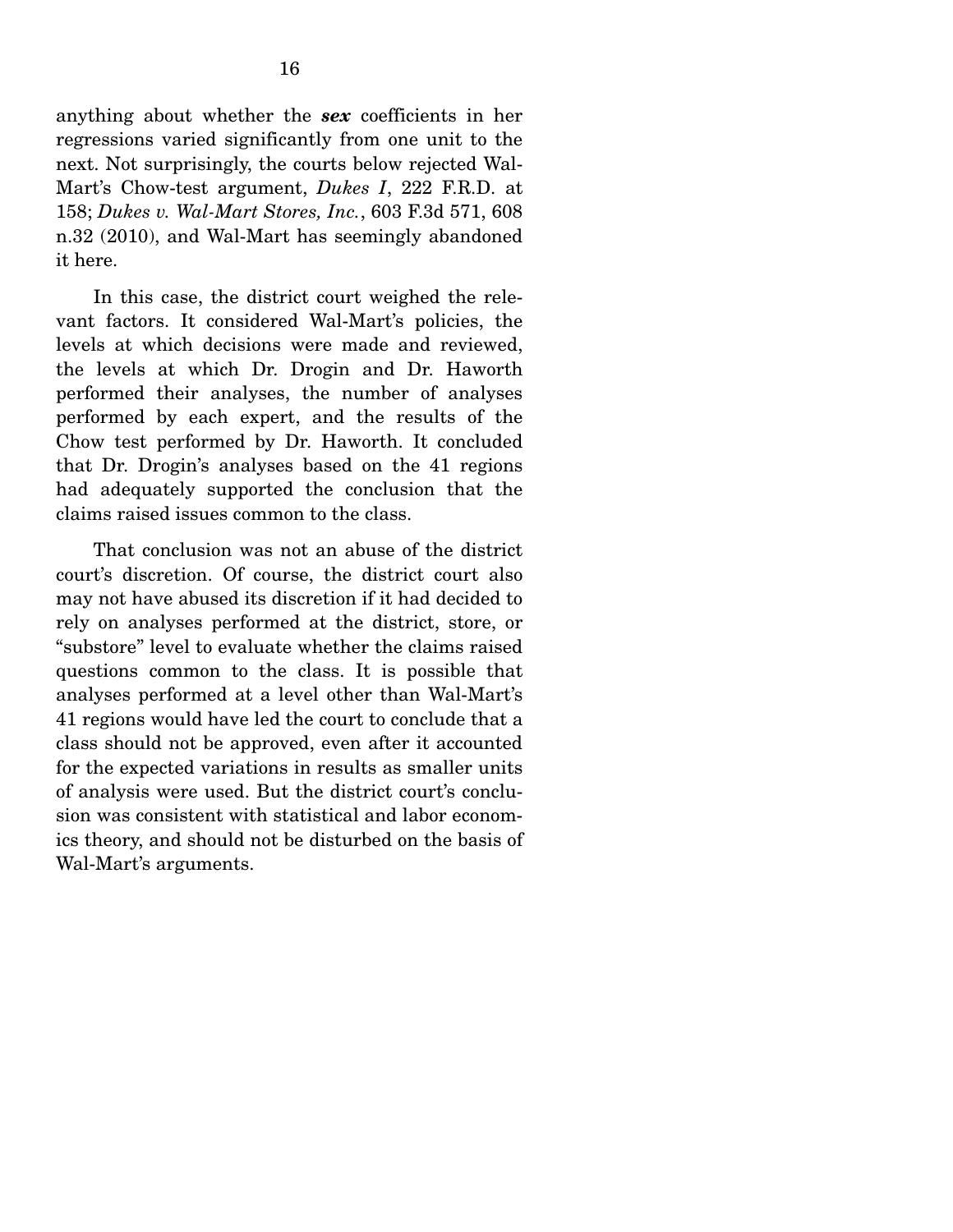### **II. STATISTICAL MODELS MAY BE USED IN THE SECOND STAGE OF PATTERN-OR-PRACTICE CASES TO IDENTIFY CLASS MEMBERS ENTITLED TO AWARDS AND THE AMOUNTS OF THEIR AWARDS**

 An employer violates Title VII if it engages in a pattern or practice of discrimination. If a pattern or practice of illegal discrimination exists, second stage trial proceedings are required to identify the individuals harmed by the discrimination and the nature of their relief. Title VII does not specify the nature of those second stage proceedings. In appropriate cases, the best procedure is to identify the individuals entitled to relief and the quantum of relief for each of them through a statistical formula. If a pattern or practice of discrimination is found during the first stage, this is a paradigmatic case for use of statistical models instead of a large number of separate adjudications to afford individualized relief during the second stage.

#### **A. Title VII Authorizes Pattern-or-Practice Cases Without Specifying How the Second Stage Should Be Conducted**

 Congress expressly authorized the Equal Employment Opportunity Commission to bring a civil action if it "has reasonable cause to believe that any person or group of persons is engaged in a pattern or practice of resistance to the full enjoyment of any of the rights secured by [Title VII], and that the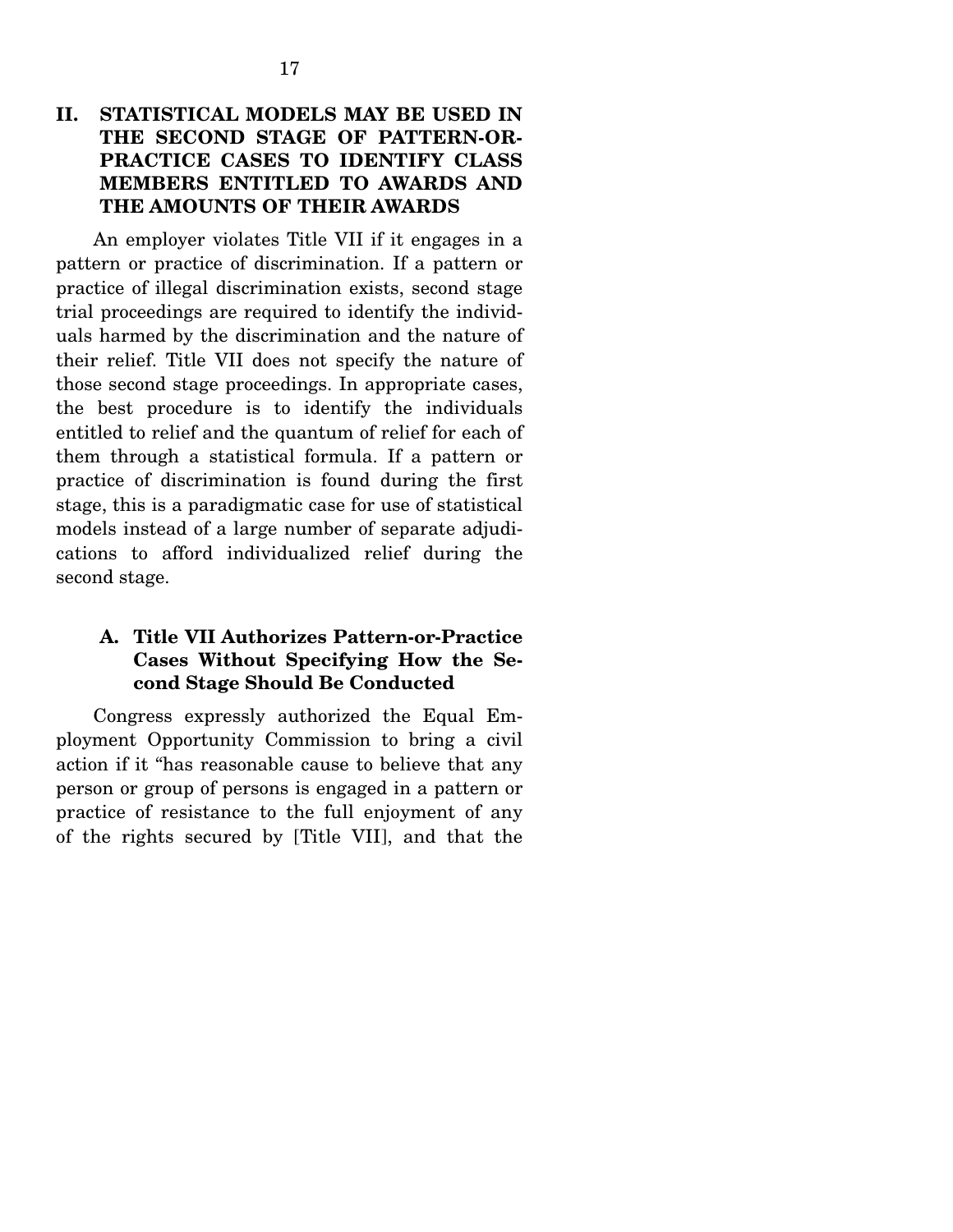pattern or practice is of such a nature and is intended to deny the full exercise of the rights [described under Title VII]." 42 U.S.C. § 2000e-6(a). Private parties similarly may claim that an employer is engaging in a pattern or practice of discrimination, and "the elements of a prima facie pattern-or-practice case [brought by the government] are the same in a private class action." *Cooper v. Federal Reserve Bank of Richmond,* 467 U.S. 867, 876 n.9 (1984).

 Title VII does not specify how pattern-or-practice cases are to be tried, and this Court created the framework in *International Brotherhood of Teamsters v. United States*, 431 U.S. 324 (1977). In the first stage, the plaintiff must establish "by a preponderance of the evidence that [ ] discrimination [is] the company's standard operating procedure – the regular rather than unusual practice." *Id.* at 336, 360. If the plaintiff succeeds, a court "may then conclude that a violation has occurred and determine the appropriate remedy," such as "an injunctive order against continuation of the discriminatory practice." *Id.* at 361. If the plaintiff "seeks individual relief for the victims of the discriminatory practice, a district court must *usually* conduct additional proceedings after the liability phase of the trial to determine the scope of individual relief." *Id.* (emphasis added). Under the usual rubric, during those additional, or second stage, proceedings, the plaintiff presents evidence showing that the employer made the type of decision under challenge as to an individual employee (for example, in *Teamsters*, that "the individual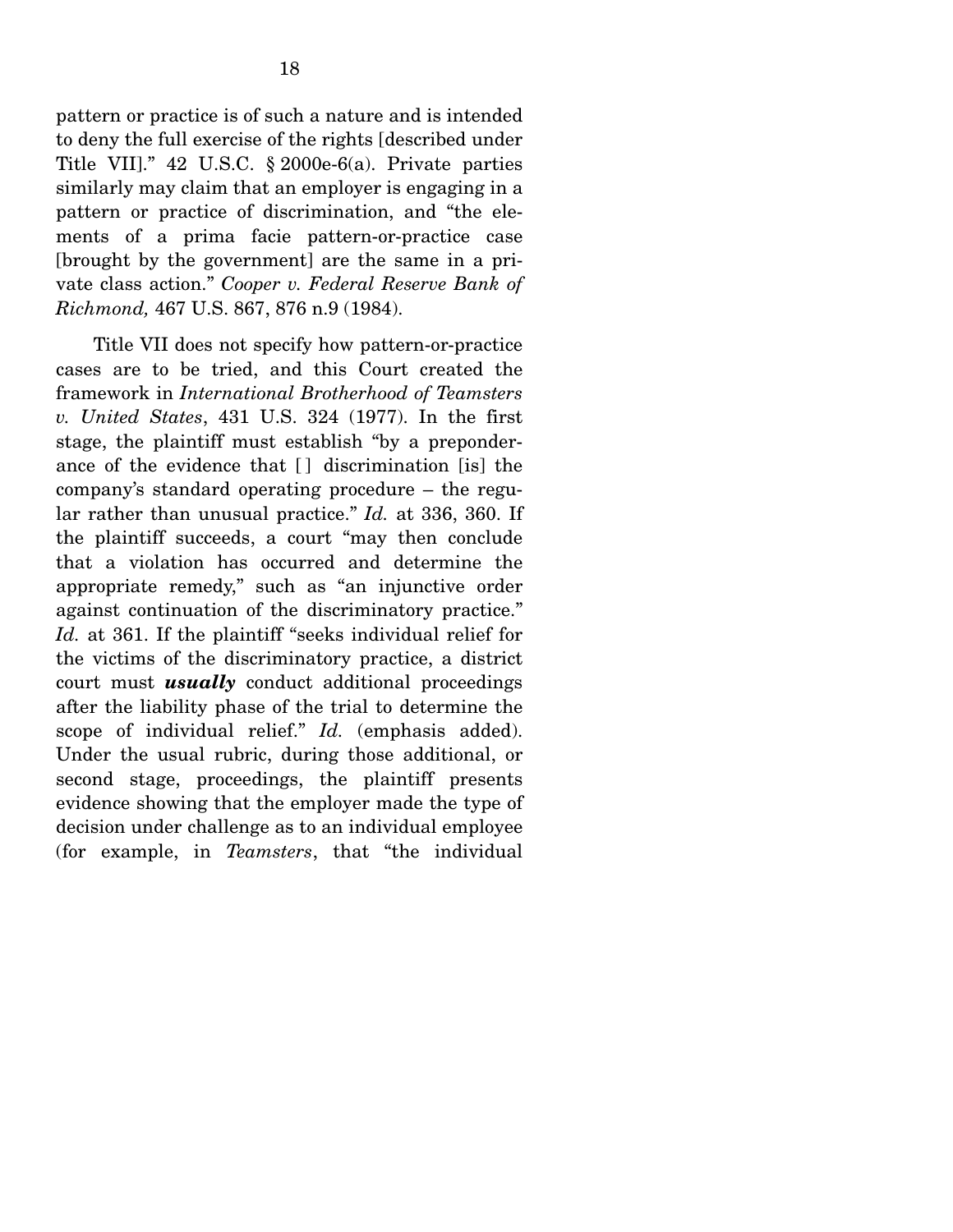discriminatee unsuccessfully applied for a job"), and "the burden then rests on the employer to demonstrate that the individual" was not harmed by the "policy of discriminatory decisionmaking." *Id.* at 362.

 By use of the word "usually," this Court indicated that a series of individual adjudications would not necessarily comprise the second stage, just as *McDonnell Douglas Corp. v. Green*, 411 U.S. 792 (1973), did not "inflexibl[y]"create "the only means of establishing a prima facie case of individual discrimination." *Teamsters*, 431 U.S. at 358. Whether a series of individual adjudications is the most appropriate procedure in any given case should be determined by whether it is the best procedure "to secure the just, speedy, and inexpensive determination" of the action. Fed. R. Civ. P. 1. Incontestably, use of a formula in a case like this one would make the resolution of the lawsuit far more speedy and far less expensive than would a series of individual adjudications. The overriding question, however, is whether use of a formula also will be likely to produce more just results.

 To produce just results, the appropriate procedure should be the one best suited to awarding appropriate back pay to persons injured by a pattern or practice of illegal discrimination while avoiding awards to persons uninjured by the discrimination. "[G]iven a finding of unlawful discrimination, backpay should be denied only for reasons which, if applied generally, would not frustrate the central statutory purposes of eradicating discrimination throughout the economy and making persons whole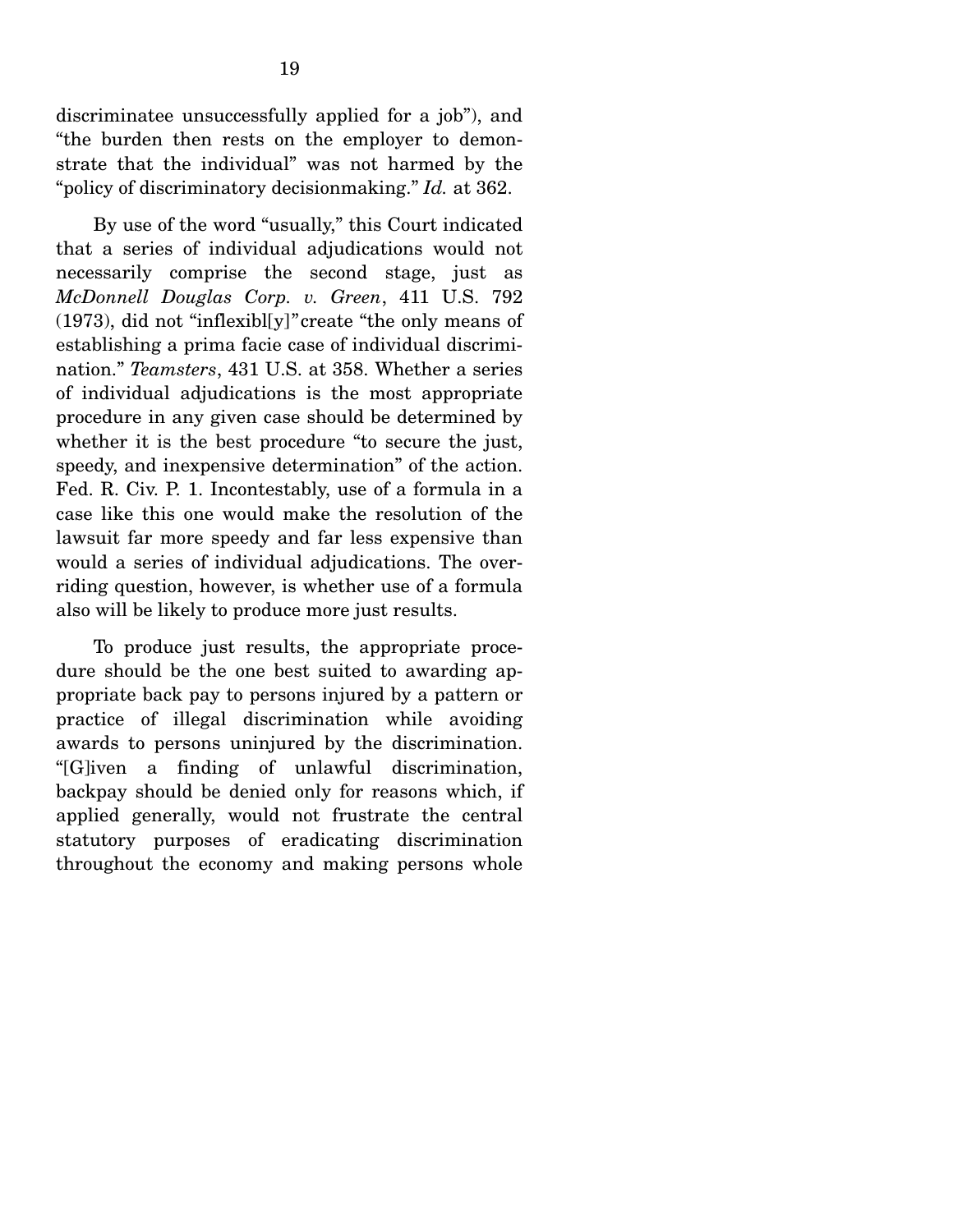for injuries suffered through past discrimination." *Albemarle Paper Co. v. Moody*, 422 U.S. 405, 421 (1975). The Court should "avoid interpretations of Title VII that deprive victims of discrimination of a remedy, without clear congressional mandate." *Washington County v. Gunther*, 452 U.S. 161, 178 (1981).

 In some pattern-or-practice cases (the parameters of which are discussed in section B below), a statistical model is more likely than a series of individual adjudications to identify with appropriate accuracy the persons injured by a proven pattern or practice of discrimination and the amounts of their awards. This makes a statistical model a more "just" procedure for the second stage of those pattern-orpractice cases.

 Wal-Mart argues in its brief that the class should not have been certified because the size of the class would preclude a series of individual adjudications at the second stage and thereby would alter the requirements of substantive law in violation of the Rules Enabling Act, 28 U.S.C. § 2072(b). Class certification supposedly would do so by freeing plaintiffs of their obligation to prove, individual class member by individual class member, the existence of an unlawful employment practice and Wal-Mart's discriminatory animus and depriving Wal-Mart of its right to put forward its defenses vis-à-vis each individual. (Defs. Br. at 38-44; *see also* Amicus Br. of Cal. Employment Law Council ("CELC"), at 11-12.) But the existence of a claim based on a pattern or practice of discrimination is a matter of substantive, not procedural, law. If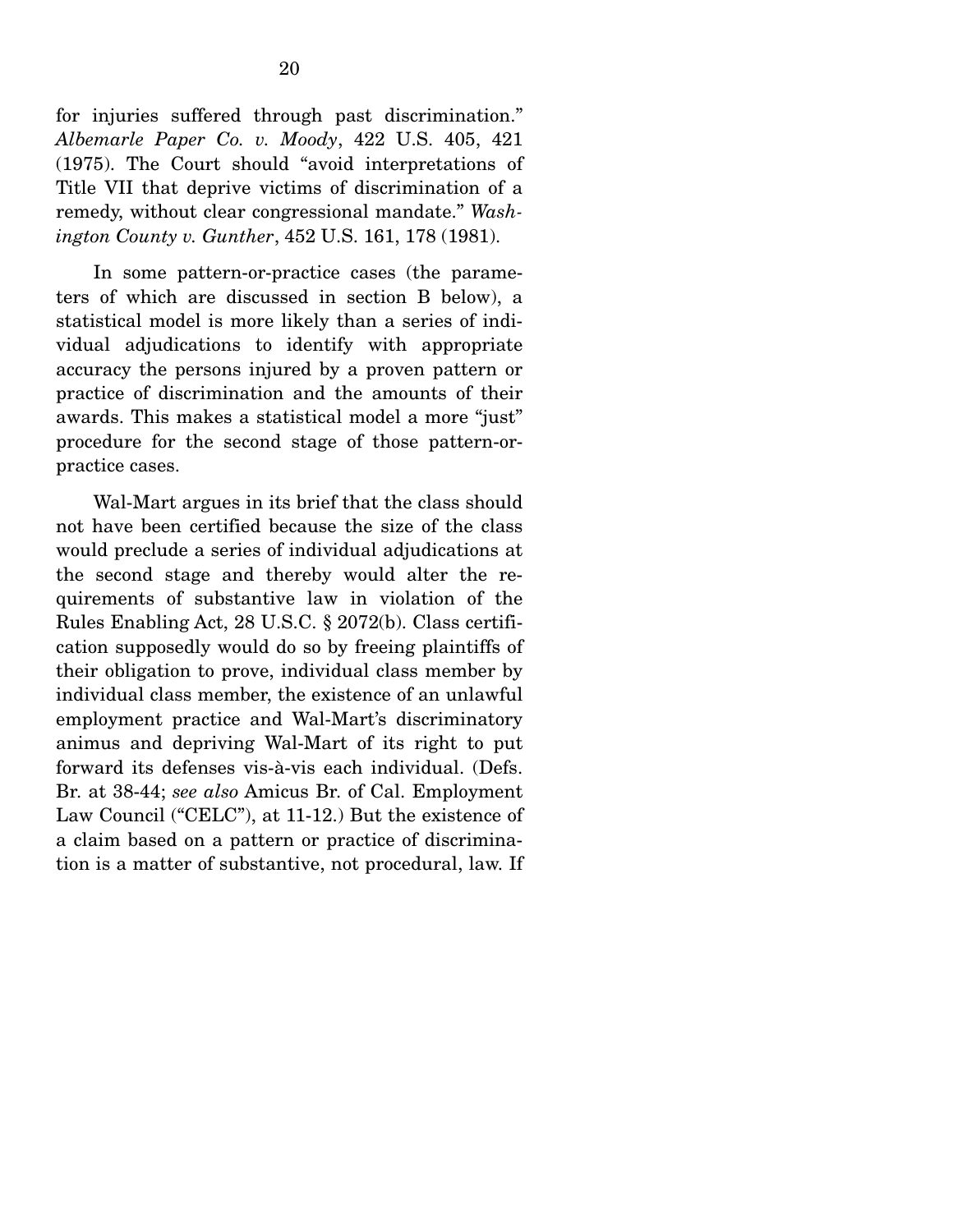a second stage occurs, it will be because Wal-Mart is found to have violated that substantive law by engaging in a pattern or practice of discrimination. Indeed, if the government had brought this case, class certification would not have even been an issue, *see General Tel. Co. of the Northwest, Inc. v. Equal Employment*  Opportunity Comm'n, 446 U.S. 318, 325 (1980),<sup>9</sup> and yet the parties would be facing the same question of what are the appropriate second stage proceedings. The Rules Enabling Act is not implicated at all by a decision as to the nature of second stage proceedings in pattern-or-practice cases.

### **B. In Appropriate Cases, A Statistical Formula Should Identify the Persons Injured by a Pattern or Practice of Discrimination and the Amounts of Their Relief**

 "Our cases make it unmistakably clear that '(s)tatistical analyses have served and will continue to serve an important role' in cases in which the existence of discrimination is a disputed issue." *Teamsters*, 431 U.S. at 339 (quoting *Mayor of Philadelphia v. Educational Equality League*, 415 U.S. 605, 620 (1974)). Regression analyses frequently are used in employment discrimination cases to derive a formula

<sup>9</sup> Private parties face a more difficult burden than the government in litigating pattern-or-practice cases because they also have to show entitlement to proceed under Rule 23.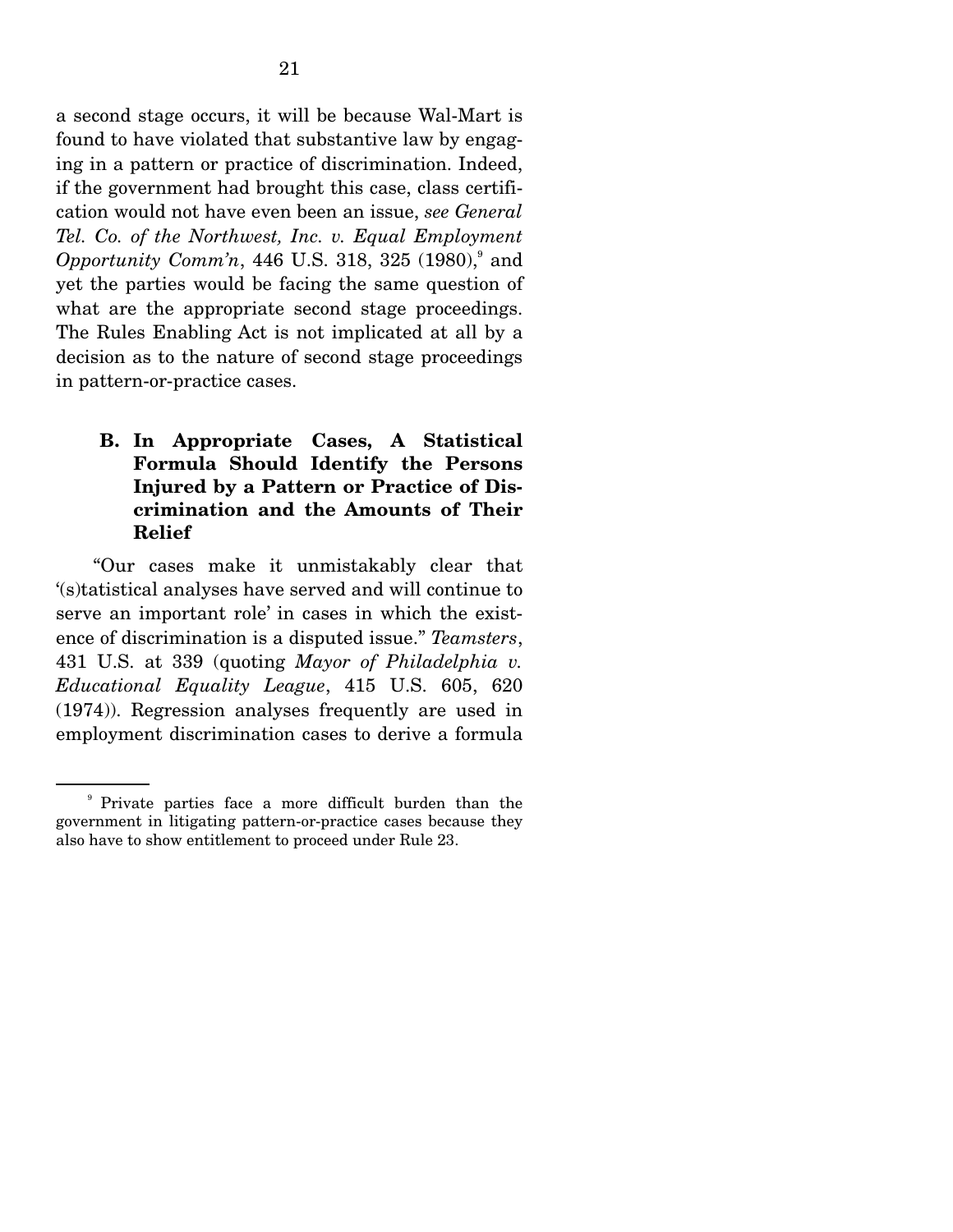showing the average relationship between an employment outcome (*e.g.*, pay or promotions) and factors, or independent variables, that may be related to it (*e.g.*, sex, race, years of service, performance ratings, prior work experience, and education). *See, e.g., Bazemore v. Friday*, 478 U.S. 385, 401 (1986) (holding that regression analysis constituted admissible evidence in support of pattern-or-practice claim even though it did not include "all measurable variables thought to have an effect on salary level"); *Thornburg v. Gingles*, 478 U.S. 30, 61-62 (1986) (explaining position of United States and appellants in case challenging legislative redistricting that "only multiple regression analysis, which can take account of other variables which might also explain voters' choices . . . , can prove that race was the primary determinant of voter behavior"). In appropriate patternor-practice cases, regression analyses can serve to distinguish persons injured by a pattern or practice of discrimination from those who were not and to calculate the amounts of the awards for the injured persons.

 Five factors, several of which did not exist in *Teamsters* when this Court directed a series of individual adjudications, are relevant to whether regression analyses can serve this role:

• The claims and remedies sought are such that relevant, objective data will reasonably be available, generally because it is in the employer's possession. A claim of illegal discrimination in termination decisions, for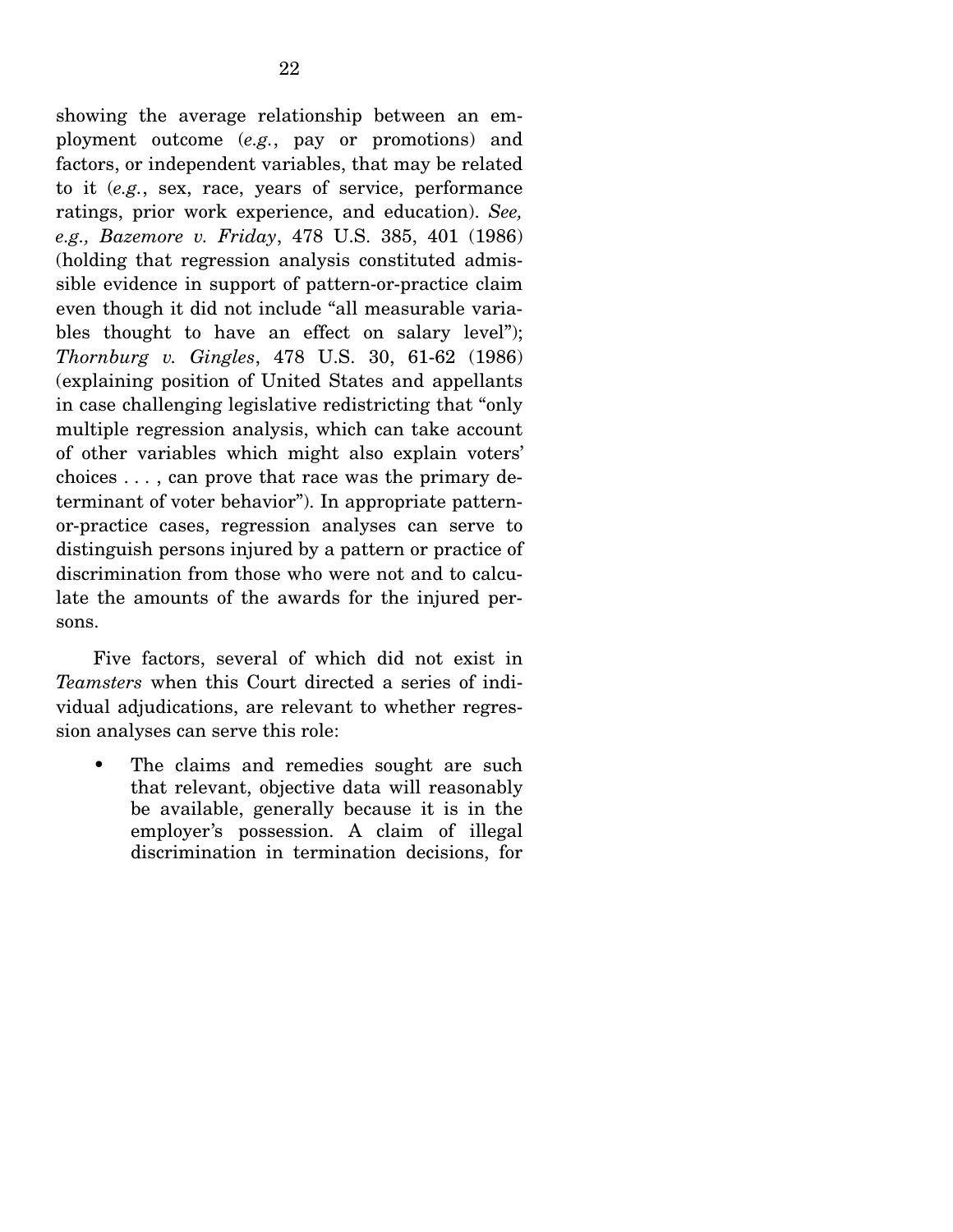example, may require consideration of mitigation evidence post-termination that is not likely to be in the possession of the employer. Similarly, a request for compensatory damages may require consideration of data concerning the impact of the alleged discrimination outside the knowledge of the employer.

- The employer has collected and retained that relevant data. The expert reports in this case suggest that Wal-Mart has computerized data on employees' demographics (*e.g.*, race, age, sex), tenure (*e.g.*, years of service, time in current job, leaves), organizational location (*e.g.* job, department, store, district, region) performance review ratings, and compensation. The record in *Teamsters* does not reveal the types of data that the defendants collected and retained, but very few (if any) employers collected and retained the same quantities of data about their employees in the 1960s and 1970s that large employers collect today.10
- There is not a single, non-discriminatory objective reason for the employer's decision, such as a test result, in which case sophisticated statistical analyses would be

<sup>10</sup> In the days before the computer age when *Teamsters* was written, not only would there have been far less data with which to conduct a regression analysis, but computers would have lacked the power to conduct the types of sophisticated multivariate analysis that can be performed today.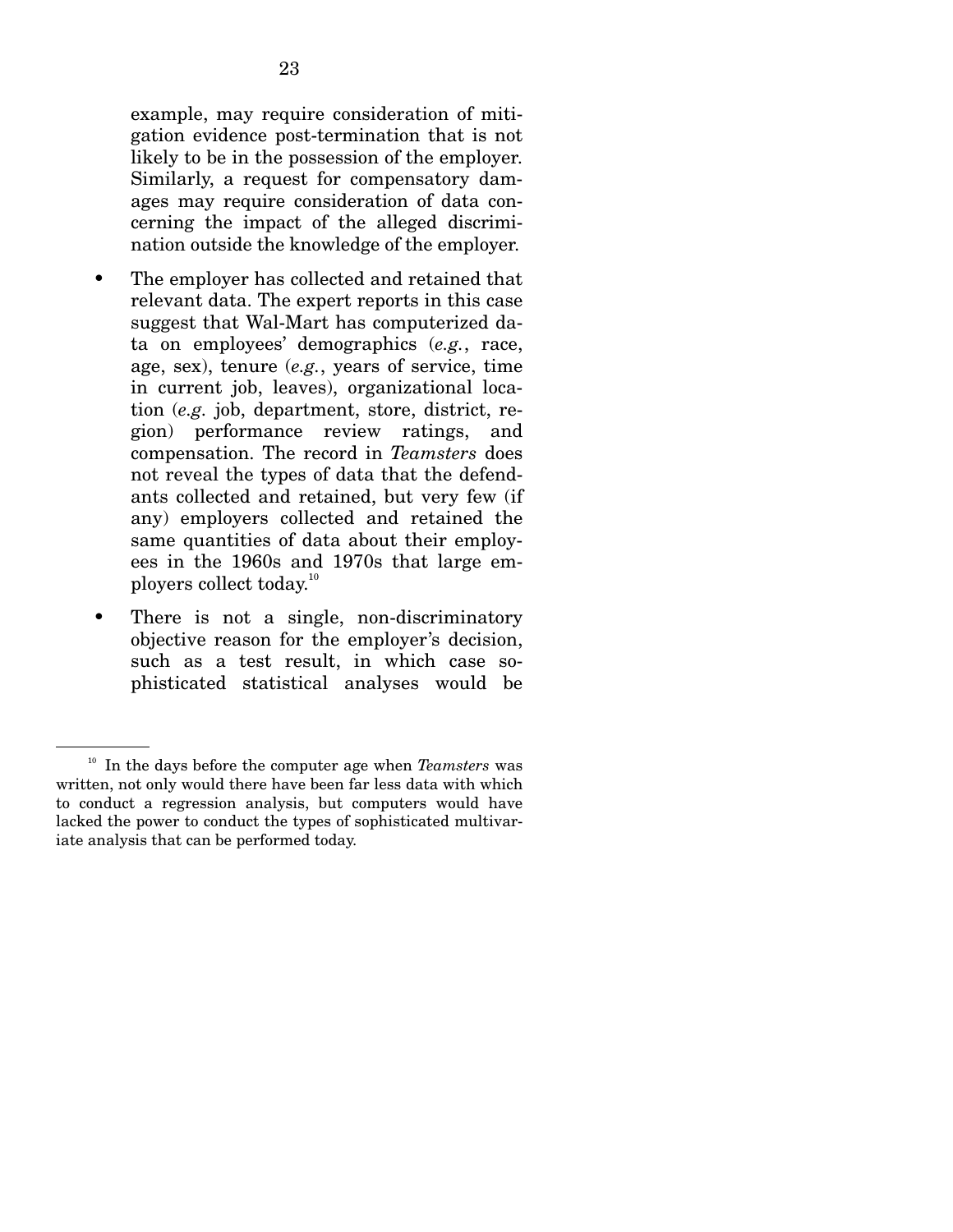unnecessary. In this case, as in many patternor-practice cases brought over the past twenty years, plaintiffs claim that the employer's practices were excessively subjective. The alternative to a statistical formula is numerous individual adjudications in which witnesses give testimony about subjective decisions made many years before – in this case ten or more years before. Many of the decisions undoubtedly seemed mundane at the time to the decision-makers, who of course may, at the time of the hearing, be retired, ill or even dead.<sup>11</sup>

• The employer has made sufficient decisions for experts to construct a model with strong explanatory power. In general, the larger the number of decisions, such as pay decisions,

 $11$  Courts have held that individualized hearings are not required, nor warranted, where the employer's conduct would reduce efforts to reconstruct individually what would have happened in the absence of discrimination to a "quagmire of hypothetical judgments." *Pettway v. American Cast Iron Pipe Co.,* 494 F.2d 211, 260 (5th Cir. 1974). In such cases, courts have concluded that allocating relief based upon statistical analyses "has more basis in reality . . . than an individual-by-individual approach." *Id.* at 263. Seven circuits have explicitly accepted this approach. *See Shipes v. Trinity Industries*, 987 F.2d 311, 316 (5th Cir. 1993); *Stewart v. Gen. Motors Corp.*, 542 F.2d 445, 452- 53 (7th Cir. 1976); *Hameed v. Int'l Ass'n of Bridge, Structural and Ornamental Iron Workers*, 637 F.2d 506, 520 (8th Cir. 1980); *Domingo v. New England Fish Co.,* 727 F.2d 1429, 1444-45 (9th Cir. 1984); *Pitre v. Western Electric Co.,* 843 F.2d 1262, 1274 (10th Cir. 1988); *Pettway v. American Cast Iron Pipe Co. (Pettway V)*, 681 F.2d 1259, 1266 (11th Cir. 1982); *Segar v. Smith*, 738 F.2d 1249, 1289-91 (D.C. Cir. 1984).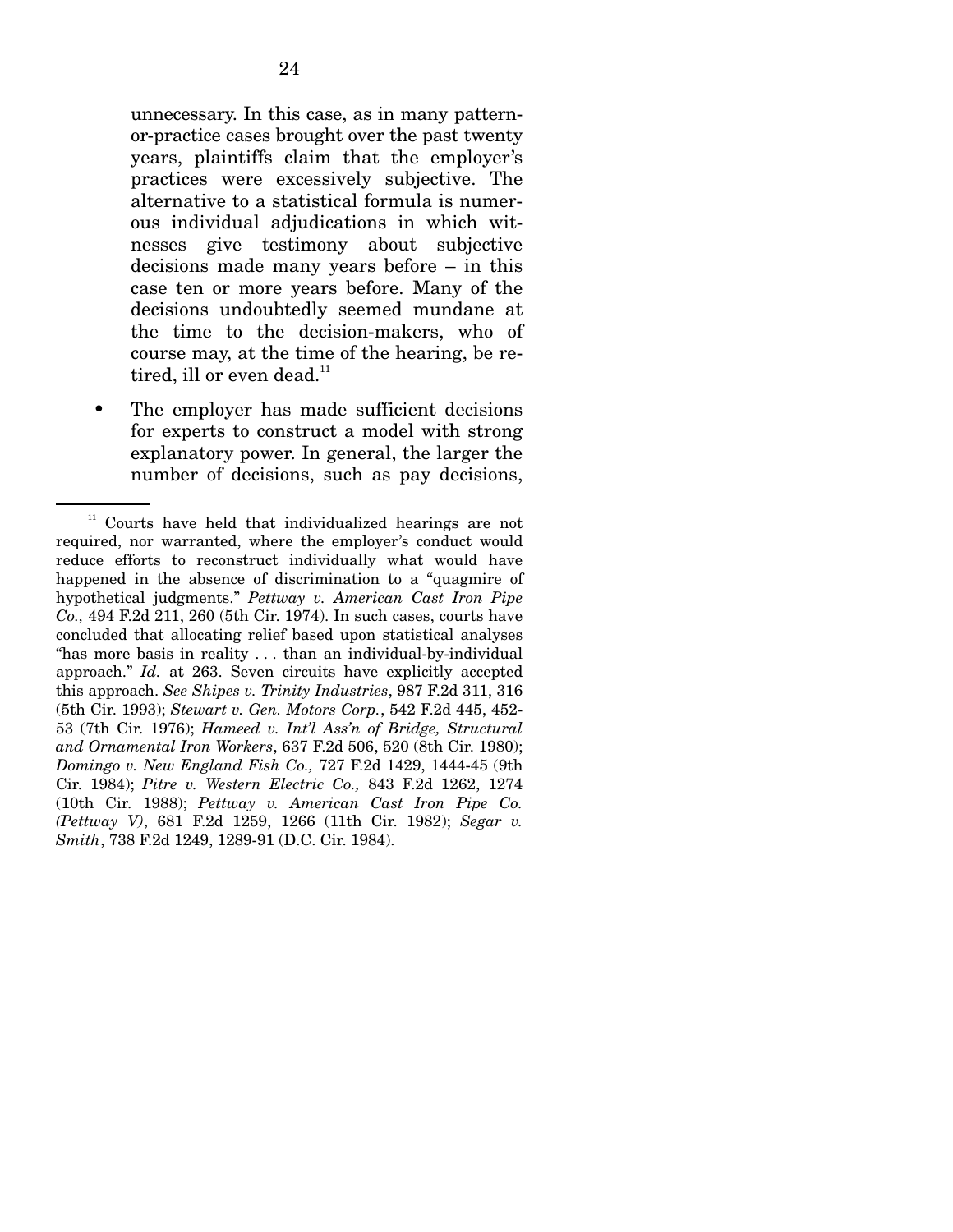that can be analyzed, the more precise or accurate the measurement of the effects of the determinants of the decisions. It is unclear how many decisions were at issue in *Teamsters*, but the company employed under 400 class members, not all of whom expressed desire for line-driving jobs, making the number of decisions many orders of magnitude less than in this case, *Teamsters*, 431 U.S. at 331-32;

• The proposed relief does not require balancing of the equities between members of the protected group and other persons. In *Teamsters*, the government sought appointment of at least some class members to line driving jobs and improvement of their seniority status relative to other employees. This required the district court to strike an "equitable balance . . . between the statutory rights of victims and the contractual rights of nonvictim employees." *Id.* at 376. This type of balancing is incompatible with use of a statistical formula. Where the injured parties seek only back pay, however, such balancing is unnecessary.

 When most or all of these factors exist, identification of injured parties and determination of award amounts through statistical analyses in second stage proceedings are likely to produce more just results than would a series of individual adjudications. As to pay discrimination claims, such as those in this case, those regressions can show not only whether there were statistically significant disparities in the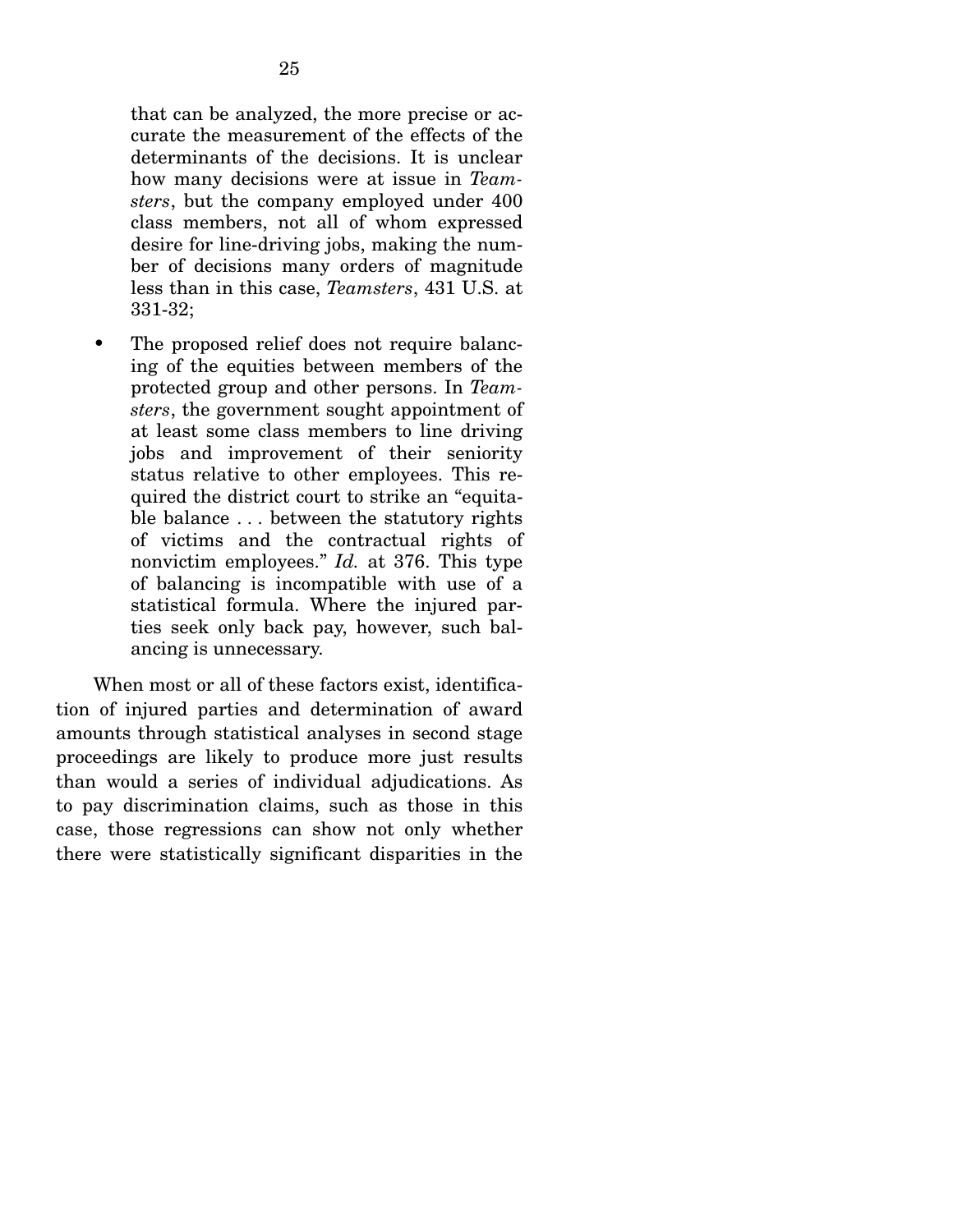compensation of members of the protected group compared to other employees, but also which employees were paid less than expected by the model and by how much they were underpaid. And as to promotion discrimination claims, those regressions can show which members had the highest likelihood of being promoted to any vacant positions. Such regression formulas – and the pay adjustments resulting from it – would be tailored to the circumstances and characteristics of each individual woman in the litigation.

As a very simple illustrative example, $^{12}$  consider an analysis that took account of pay in relation to two factors: years of service and performance evaluation. One possible result for such an analysis would be that pay per month equals  $$4500 + ($75 \text{ x years of service})$ + (\$120 x performance evaluation score). The coefficients, or "weights," placed on the factors in the regression depend entirely on the employer's own pay-setting behavior. In the example, the employer's actual decisions reflect that it places more value on a higher performance score than it does on an extra year of service, regardless of whether that is the employer's stated policy.

 $12$  The examples below assume a single regression in which awards are determined based on the amount by which a woman's compensation was below the predicted value. In fact, statistical modeling could be done in multiple ways and the judge would determine which approach was appropriate for any particular case.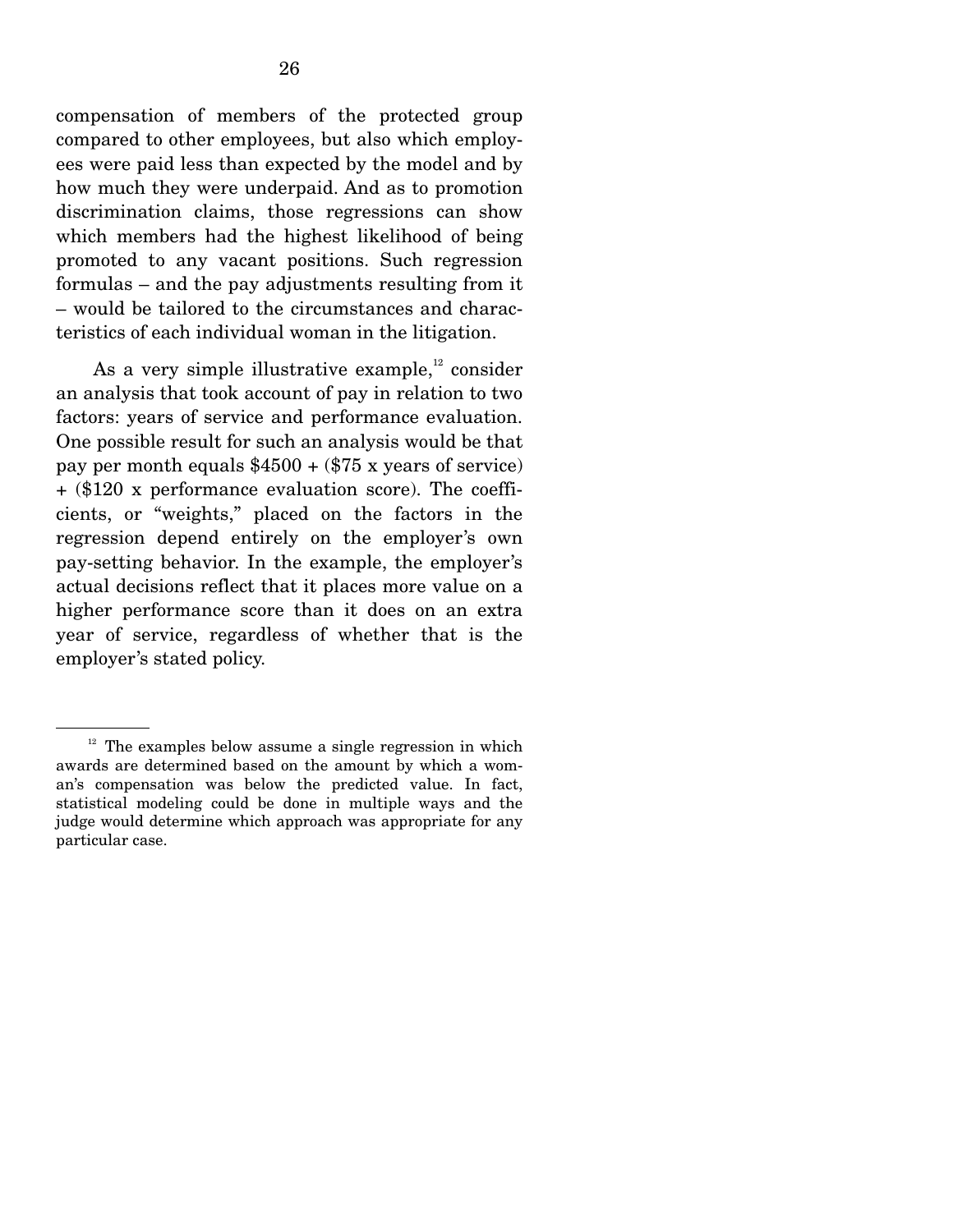Inserting each female employee's years of service and performance evaluation score into the regression formula would yield the predicted pay for each of them. For example, a woman with ten years of service and a performance evaluation score of 4 would have predicted pay of \$5,730 (4500 + (75 x 10) + (120 x 4)). Finally, comparing the difference between the pay predicted for this woman with her actual pay would yield the shortfall or excess for her. If the woman's actual pay was \$5,000 per month, then the shortfall would be  $$5,730 - $5,000 = $730$ , and she would be entitled to back pay; if her actual pay was equal to or greater than \$5,730, she would receive no award.<sup>13</sup>

 Of course, the example, which considers pay adjustments based on only two characteristics, is for illustrative purposes only. Because Wal-Mart's computerized data and hard-copy files include information on many characteristics, the actual pay adjustments for Wal-Mart's female employees could be based on the entire set of these characteristics. $14$ 

 $13$  There is no need for individualized eligibility hearings in addition to the formula. *See Segar*, 738 F.2d at 1289-91; *EEOC v. O & G Spring & Wire Forms Spec. Co.,* 38 F.3d 880 n.9 (7th Cir. 1994); *Shipes*, 987 F.2d at 316; *Liberles v. County of Cook*, 709 F.2d 1122, 1136 (7th Cir. 1983); *EEOC v. Chicago Miniature Lamp Works,* 640 F. Supp. 1291, 1298-1300 (N.D. Ill. 1986) and 668 F. Supp. 1150, 1151, 1153 n.7 (N.D. Ill. 1987).

<sup>&</sup>lt;sup>14</sup> The *amicus* brief of the CELC complains (at  $7 \text{ n.5}$ ) that "a female meat cutter with one year of experience, hired at \$15 per hour, on the same day that a male meat cutter with 20 years of experience is hired at \$16 per hour, will be statistically presumed to be a discrimination victim and entitled to back pay. (Continued on following page)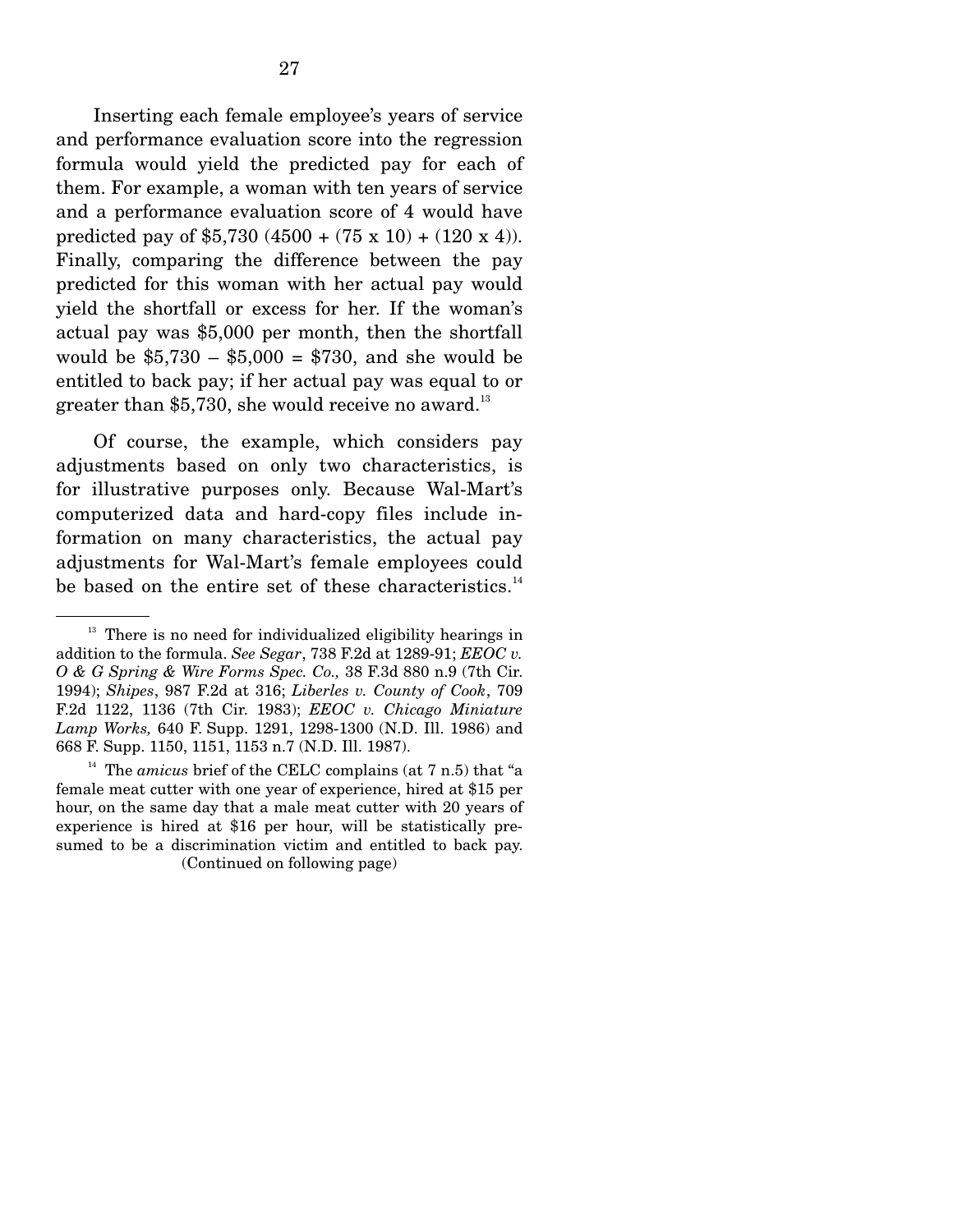Although this procedure would correct the effect of sex on pay as revealed in the data, it would in all other respects faithfully follow the weight that the employer itself gave to every other factor in setting pay.

 This procedure is more likely to yield just results when the five factors above exist than would a series of individual adjudications. The results would likely be more accurate and consistent across individuals than would a series of individual adjudications. The second stage formula would be derived only after both sides had an opportunity to present testimony from their experts and other witnesses, and the resulting formula presumably would reflect the best thinking of both sides. It is unlikely that a decision emanating from a mini-hearing – not a full-fledged trial, *see Dukes v. Wal-Mart Stores, Inc.*, 222 F.R.D. at 175-76 (explaining that second stage proceedings "typically consist of mini-hearings presided over by a special master or the court") – would prove more accurate in

The potential discriminatees would receive back pay according to formula, with no opportunity for the defendant to prove the absence of discrimination." However, this ignores the fact that, to the extent that information on non-Wal-Mart job experience is not contained in Wal-Mart's electronic database, the parties may use paper personnel records such as job application forms to code information on prior work experience (not only in total, but also by type of occupation and industry) and incorporate this information into the "formula" used for determining back pay. Thus, the defendant has ample opportunity to develop a formula to "prove the absence of discrimination," if no discrimination exists.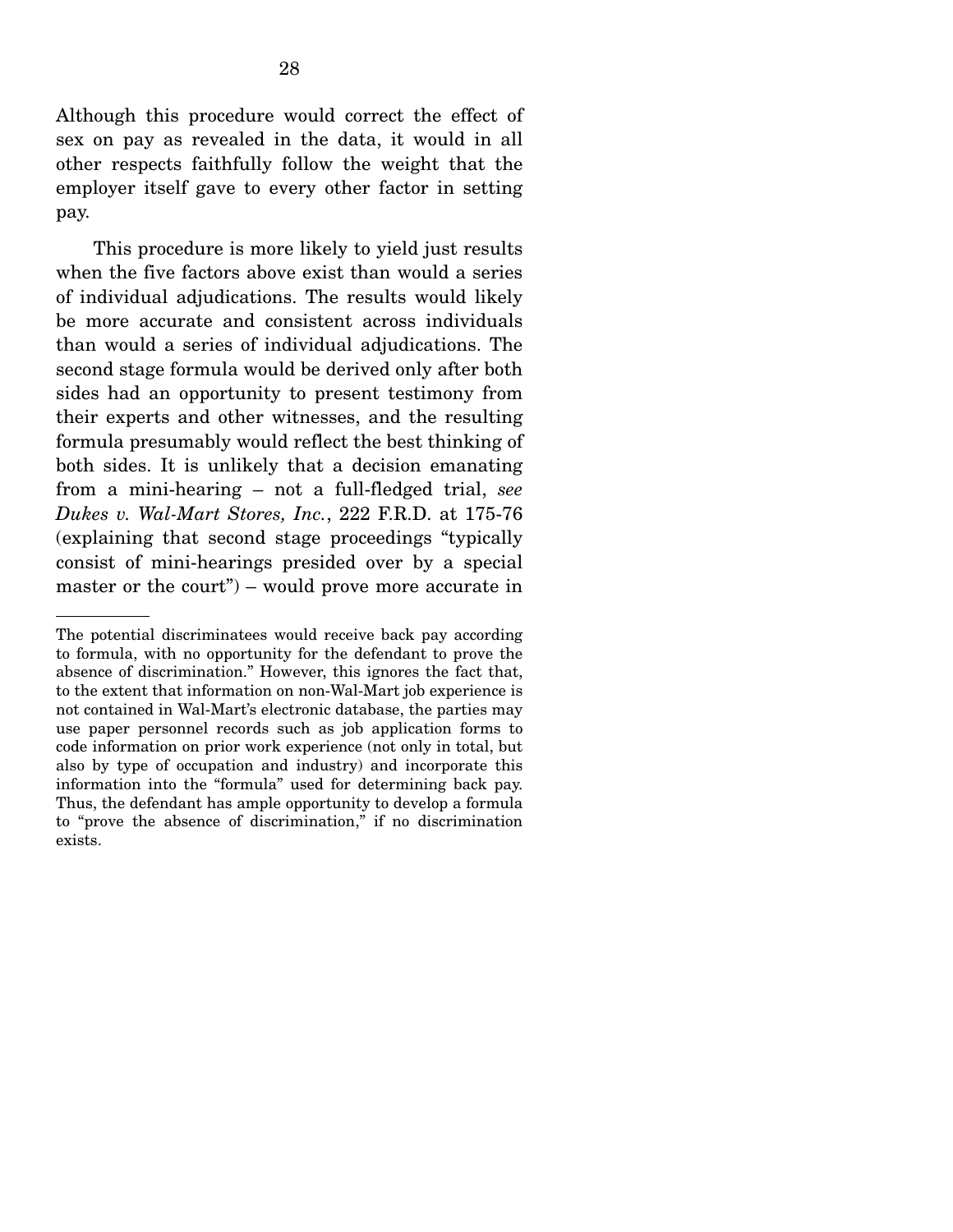evaluating ten year or older memories of subjective decisions. Indeed, to produce just results, the minihearing process would require the same type of regression analysis that would underlie a formula. Using the example posited by the CELC, if a male meat cutter was paid more than an otherwise comparable female meat cutter and Wal-Mart's explanation was that he had 19 more years of pre-Wal-Mart experience, it would be necessary to evaluate the data to determine the extent, if any, to which Wal-Mart actually valued pre-company experience, unless the factfinder simply credited the company's testimony about the value placed on pre-company experience.

 The use of a formula also would produce more just results than a series of individual adjudications because a large percentage – almost certainly the majority – of persons injured by the pattern or practice of discrimination would hesitate to engage in mini-hearings or full-fledged trials against their employer. Courts recognize that employees often are hesitant to sue their employers even if they have valid claims. *See, e.g., EEOC v. Fed. Exp. Corp.*, 558 F.3d 842, 849 (9th Cir. 2008) (explaining that EEOC "may file a charge when a victim of discrimination is reluctant to file a charge for fear of employer retaliation"); *Caridad v. Metro-North Commuter R.R.*, 191 F.3d 283, 295 (2d Cir. 1999) ("[T]here are many reasons why a victimized employee may be reluctant to report acts of workplace harassment"); *Marshall v. A & M Consol. Indep. Sch. Dist.*, 605 F.2d 186, 190 (5th Cir. 1979) (explaining that Congress allowed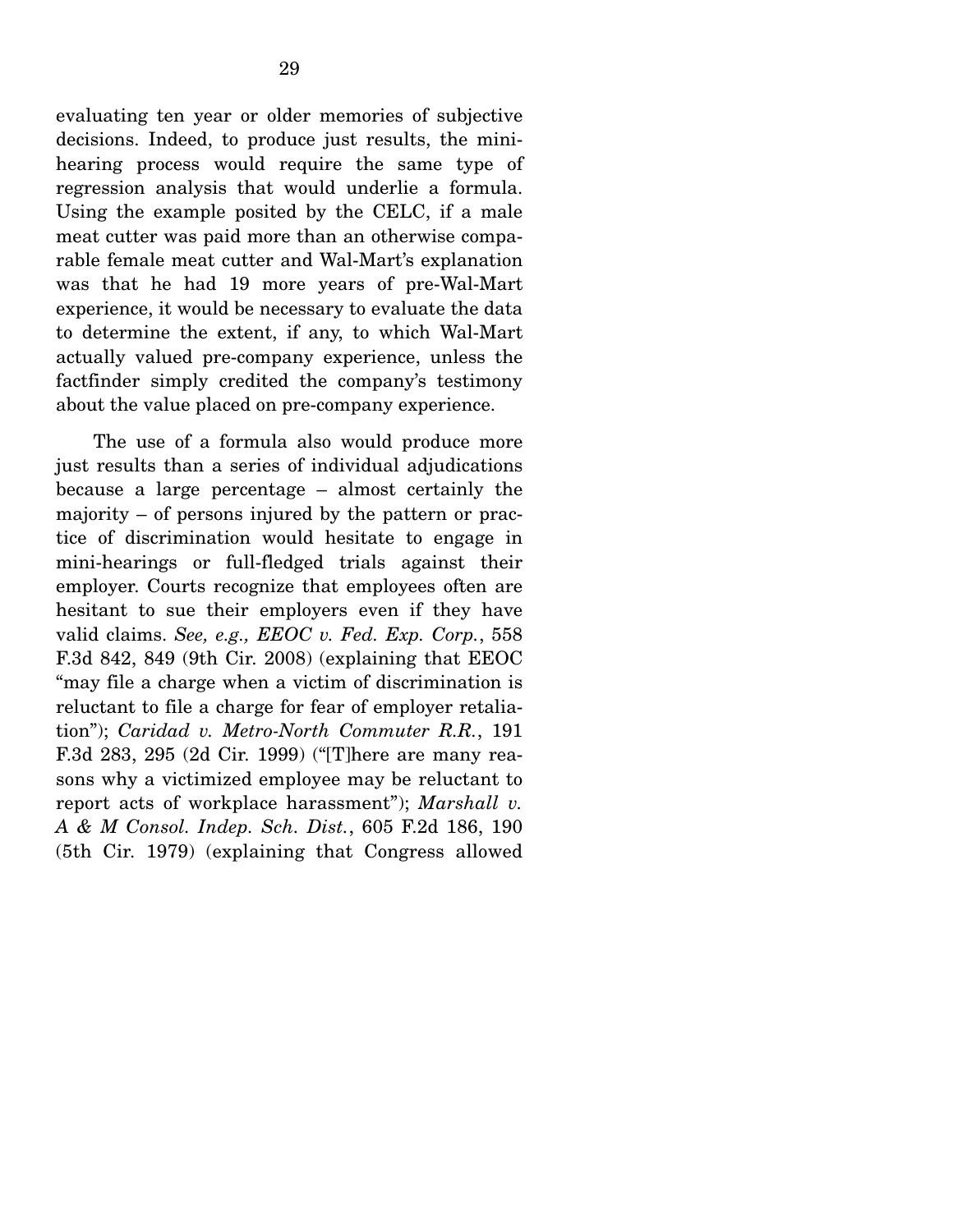Secretary of Labor to sue for Fair Labor Standards Act violations partly because it "will secure wages for the many employees who are reluctant to sue their employer").

 Finally, use of a formula would be fair because it ensures consistency of results. Everyone with the same set of characteristics would be treated in exactly the same way; everyone with different sets of characteristics would be treated differently, to the extent warranted by the regression-derived salary formula.

 For these reasons, the district court should be allowed to adopt a formulaic approach to dispensing backpay relief if Wal-Mart is found to have engaged in a pattern or practice of discrimination.

#### **CONCLUSION**

--------------------------------- ♦ ---------------------------------

*Amici* do not have a professional interest in whether the Court affirms or reverses the class certification decision. *Amici*, however, urge the Court to (1) reject the argument that regressions had to be performed on a store-by-store basis to establish whether the claims raised issues common to the class, and (2) permit use of a statistical model to identify those class members entitled to receive backpay awards and calculate the amounts of their awards,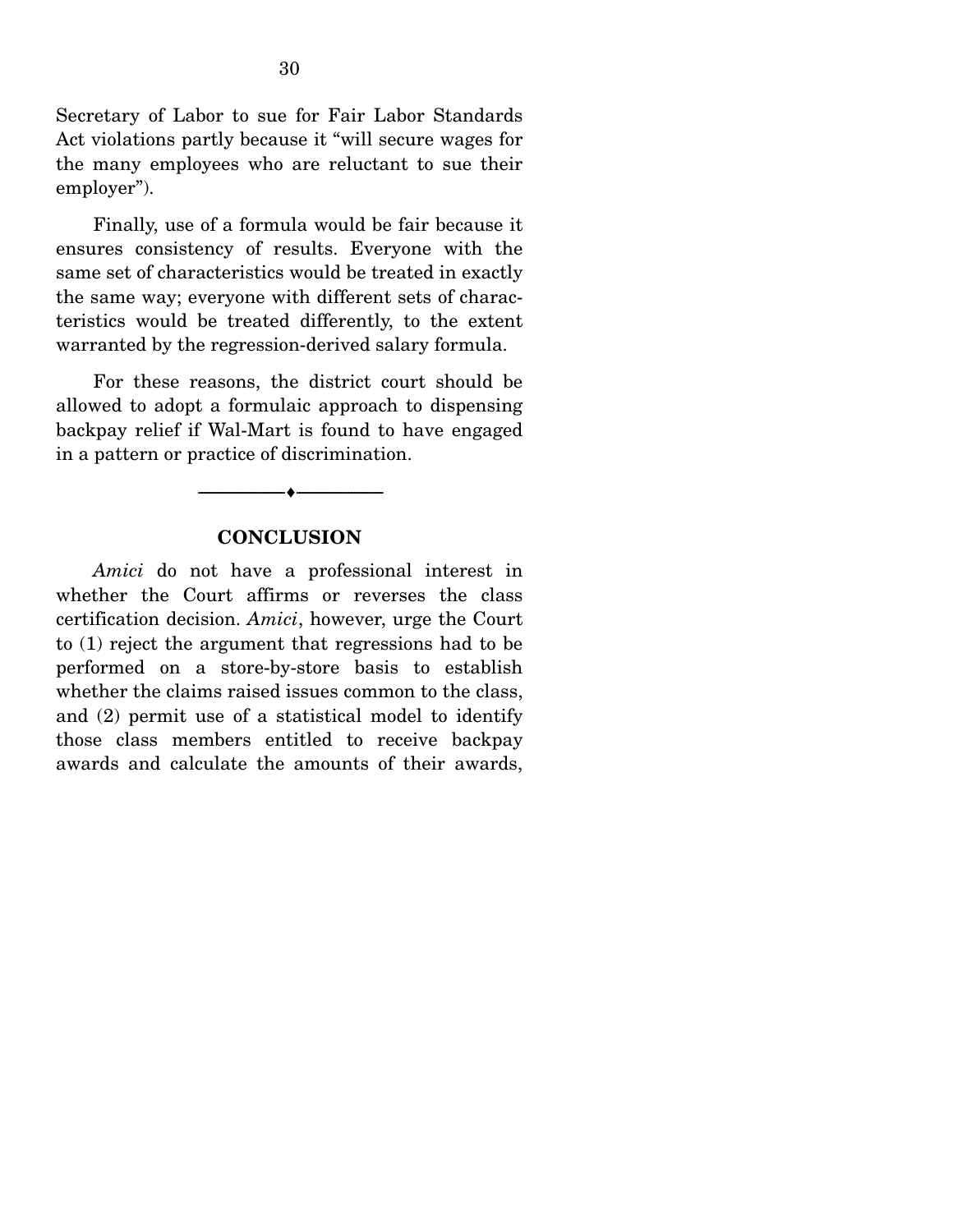if Wal-Mart is found liable for engaging in a pattern or practice of sex discrimination.

February 25, 2011

Respectfully submitted,

| MICHAEL D. LIEDER, ESQ.  | DANIEL B. EDELMAN, ESQ.*    |
|--------------------------|-----------------------------|
| SPRENGER + LANG PLLC     | KATZ, MARSHALL & BANKS, LLP |
| 1400 Eye Street NW, #500 | 1718 Connecticut Ave. NW,   |
| Washington, DC 20005     | Sixth Floor                 |
| Tel: 202.772.1159        | Washington, DC 20009        |
| Fax: 202.332.6652        | Tel: 202.299.1140           |
|                          | Fax: 202.299.1148           |
|                          | edelman@kmblegal.com        |

 *\*Counsel of Record* 

*Counsel for Amici Curiae: Mark R. Killingsworth Jonathan S. Leonard Janice Madden Bernard Siskin Alex Vekker*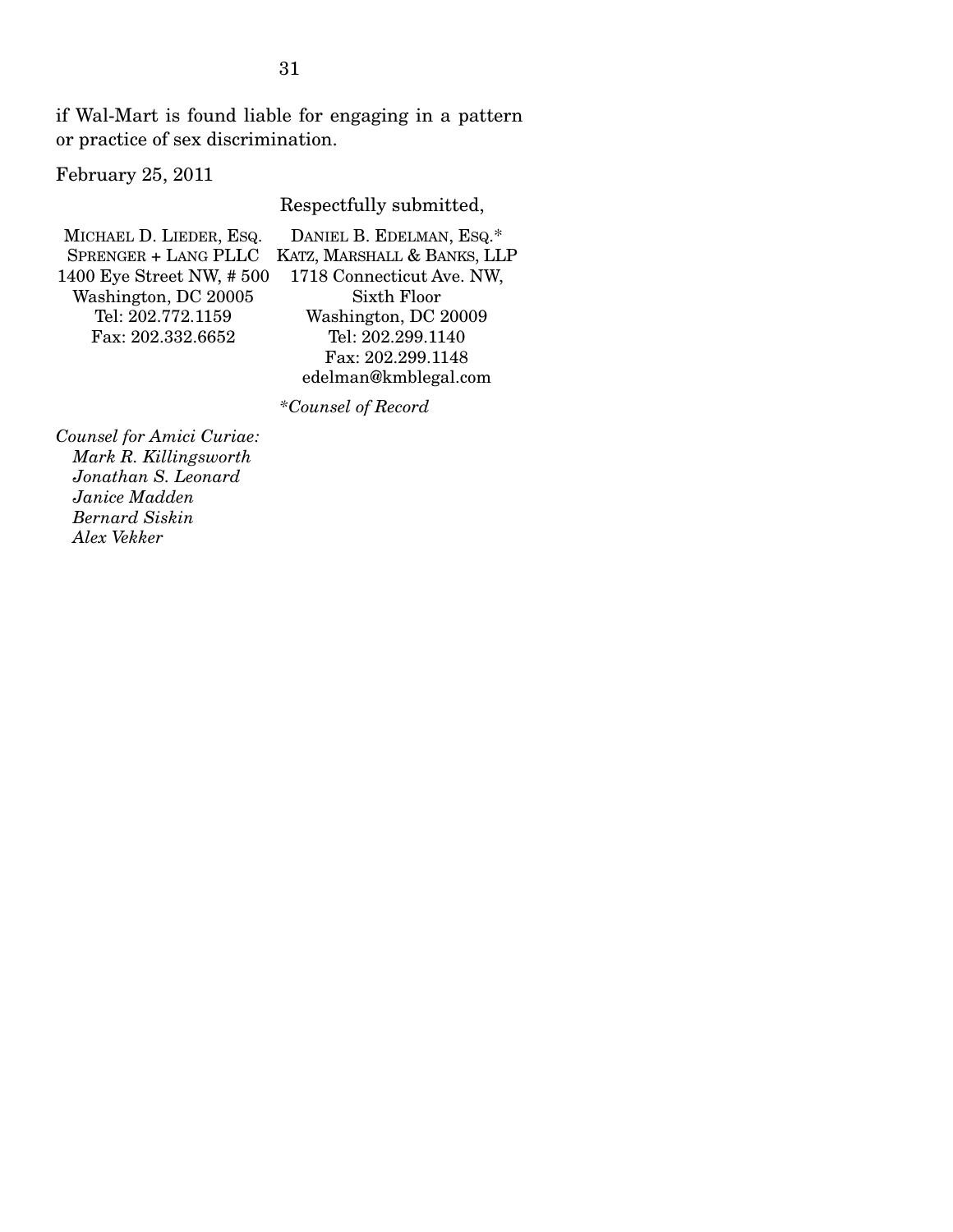#### App. 1

#### **APPENDIX**

 Each of the *amici* has served as an expert witness in multiple pattern-or-practice employment discrimination cases. The affiliations and selected scholarship of the *amici* are:

#### **MARK R. KILLINGSWORTH, PH. D.**

*Affiliation* 

Professor of Economics Department of Economics, Rutgers University

*Three Publications on Related Topics* 

*Comparable Worth and Pay Equity: Recent Developments in the United States,* CANADIAN PUBLIC POLICY*,* Vol. 28 (Supplement), 2002, pp. S171-S186

*Analyzing Employment Discrimination: From the Seminar Room to the Courtroom*, 83 AMERICAN ECONOMIC REVIEW 67-72 (1993)

*Heterogeneous Preferences, Compensating Wage Differentials and Comparable Worth*, 102 QUARTERLY JOURNAL OF ECONOMICS 727- 742 (1987)

#### **JONATHAN S. LEONARD, PH. D.**

#### *Affiliation*

George Quist Chair in Business Ethics Haas School of Business at the University of California at Berkeley

*Three Publications on Related Topics*

(with D. Levine and A. Joshi) *Do Birds of a Feather Shop Together? The Effects on*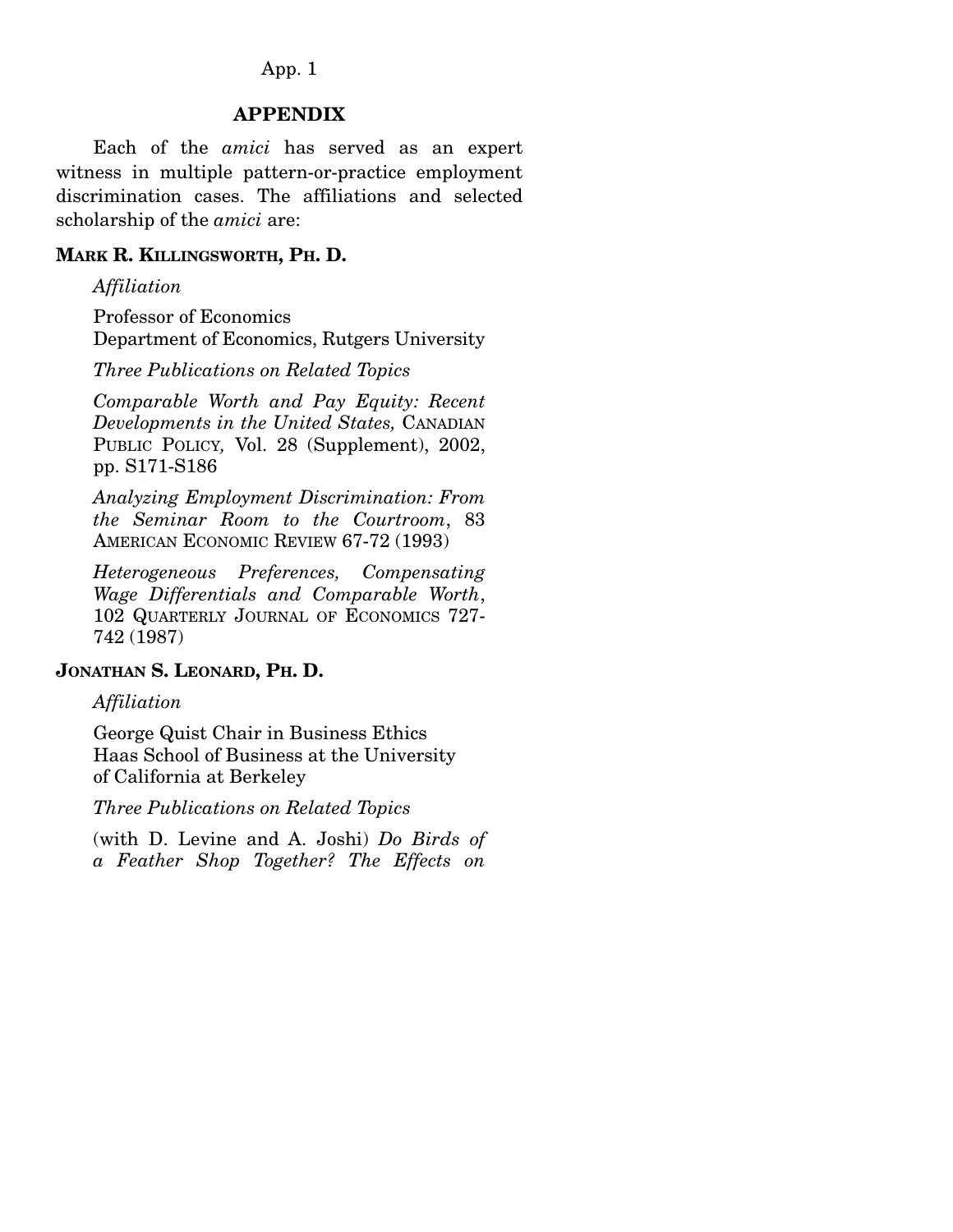### App. 2

*Performance of Employee's Similarity with One Another and with Customers*, 25 JOUR-NAL OF ORGANIZATIONAL BEHAVIOR 731-54 (2004)

(with T. Kochan, et al.) *The Effects of Diversity on Business Performance: Report of the Diversity Research Network*, 42 HUMAN RE-SOURCE MANAGEMENT 3-21 (2003)

*Wage Disparities and Affirmative Action*, AMERICAN ECONOMIC REVIEW, Papers and Proceedings 86 (May 1996)

### **JANICE F. MADDEN, PH. D.**

### *Affiliations*

Robert C. Daniels Term Professor of Urban Studies, Regional Science, Sociology, and Real Estate University of Pennsylvania

Econsult Corporation Founding Principal

*Three Publications on Related Topics*

MOMMIES AND DADDIES ON THE FAST TRACK (2004)

CHANGES IN INCOME INEQUALITY WITHIN U.S. METROPOLITAN AREAS (2000)

THE ECONOMICS OF SEX DISCRIMINATION (1972)

#### **BERNARD R. SISKIN, PH. D.**

*Affiliations* 

Affiliate and Former Director LECG